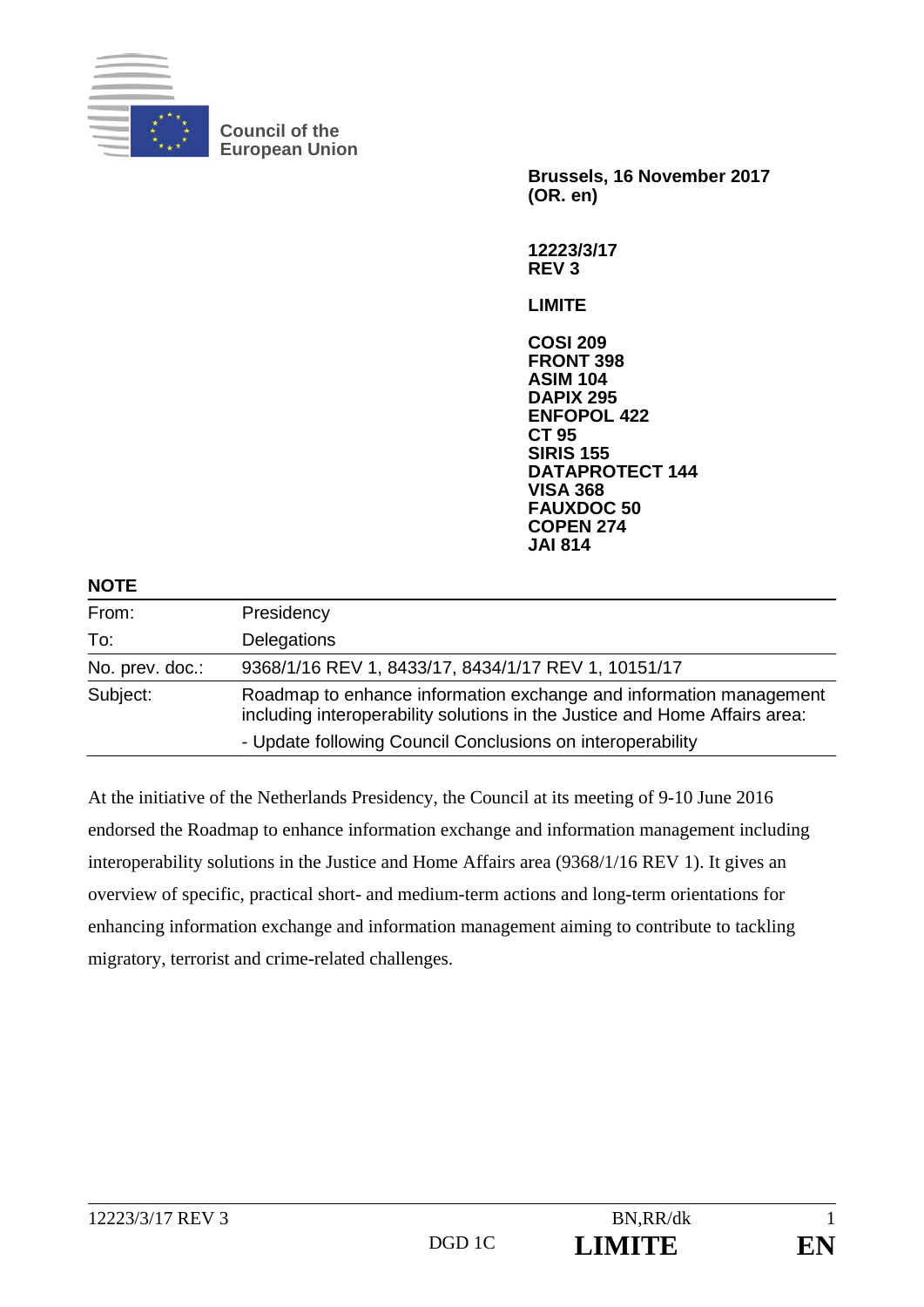#### **1. Update of the Roadmap**

In its Conclusions on the way forward to improve information exchange and ensure the interoperability of EU information systems of 8 June 2017, the Council invited the Presidency to **update the Roadmap** as a comprehensive tool within the Council, incorporating the recommendations of the High-Level Expert Group on Information Systems and Interoperability in line with these Conclusions, the actions of the updated Information Management Strategy (IMS) for EU internal security, and all other relevant actions contributing to the guidance, implementation and monitoring of various activities aimed at improving information management and the interoperability of EU information systems in the area of Justice and Home Affairs with a coherent approach seeking synergy and avoiding overlaps.

The Presidency has therefore prepared a proposal to update the Roadmap in line with the aforementioned Council Conclusions along the following lines:

- the recommendations of the High-Level Expert Group and some elements of the related Council Conclusions have been added either as new actions or as sub-actions of the existing ones;
- in the light of the recent developments, some related actions or sub-actions have been updated and subsumed under the same action;
- following the aforementioned changes, the structure of the document was slightly updated to reflect all the actions in a structured manner;
- the actions that can be considered completed have been moved to Chapter 5 containing the list of the completed actions (no actions have been removed).

This proposal was discussed at the meetings of DAPIX: Friends of the Presidency on interoperability of EU information systems (FoP) on 5 October 2017 and 27 October 2017 as well as at the COSI Support Group meeting on 10 November 2017, and was updated taking into account Member States' comments. The new text compared to the previous version is underlined, and the deleted parts are marked in strikethrough.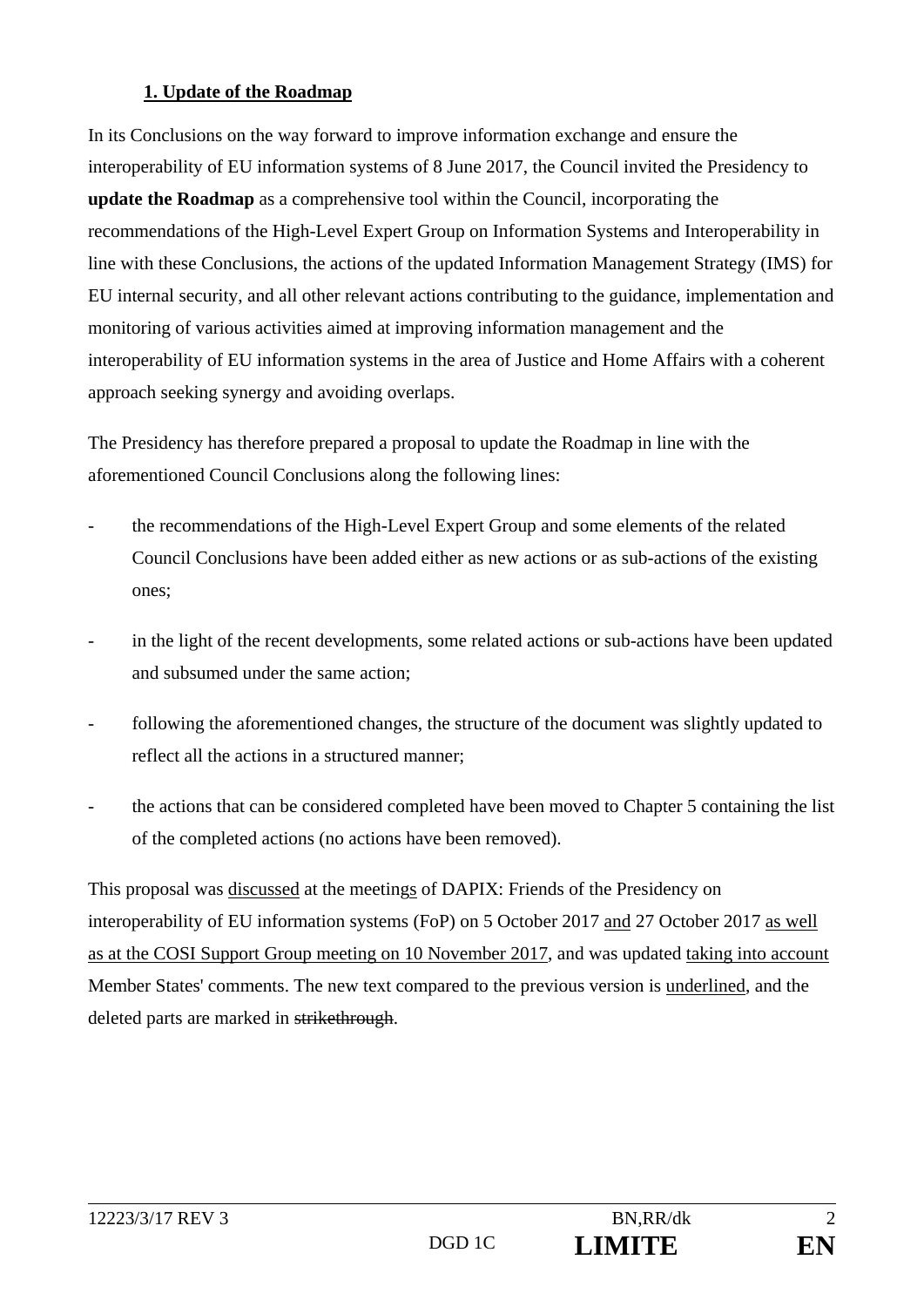An overview of corresponding actions in the IMS action list is added as an Annex to the Roadmap. As the IMS action list is due to be updated in the coming weeks, the new actions should also be reflected in the Roadmap in the future.

#### **2. Implementation of the Roadmap**

Two comprehensive implementation reports of the Roadmap have been submitted to the Council so far (13554/1/16 REV 1 at its meeting on 18 November 2016 and 8433/17 at its meeting on 8 June 2017) with comments regarding the implementation of each action.

In line with the general principles set out in the Roadmap, the comprehensive overview of the progress made should be carried out by COSI once per year. Therefore, at this stage the Presidency would like to only focus on the most important activities carried out since the last implementation report.

## a) Analysis of the EU information architecture in the JHA area, and the report of the High-Level Expert Group on Information Systems and Interoperability

The Roadmap outlined that the analysis of the gaps and needs of the EU information architecture in the JHA area was necessary. By decision C/2016/3780 of 17 June 2016, the Commission set up a High-Level Expert Group on information systems and interoperability with an aim to identify and address shortcomings and information gaps caused by the complexity and fragmentations of information systems at the European level. It brought together the high-level representatives of the European Commission, Member States, Schengen Associated Countries, the relevant EU agencies, the Counter-Terrorism Coordinator, and the General Secretariat of Council and the European Parliament Committee on Civil Liberties, Justice and Home Affairs as observers.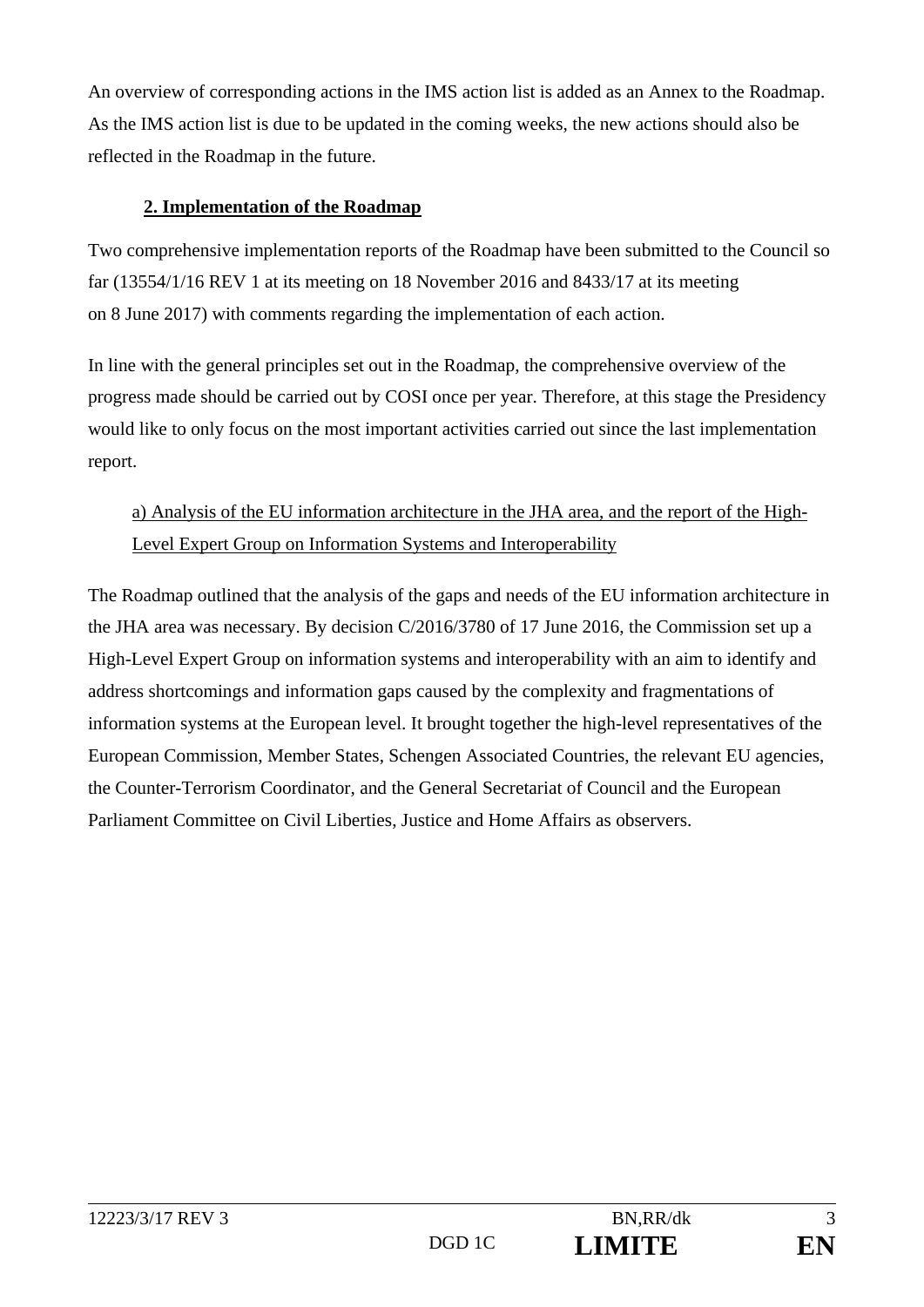The High-Level Expert Group published its final report on 11 May 2017 (8434/1/17 REV 1). It included a number of specific recommendations and concluded that it is necessary and technically feasible to work towards three instruments for interoperability: a European Search Portal (ESP), a shared Biometric Matching Service (BMS) and a Common Identity Repository (CIR). The Council in its Conclusions of 8 June 2017 welcomed the recommendations by the Group and invited the Commission to present a legislative proposal on interoperability, which is currently expected on 12 December 2017. The aim would be to achieve interoperability of EU JHA information systems by 2020.

The relevant recommendations of the High-Level Expert Group have been incorporated in the updated Roadmap set out in the Annex.

### b) Pursuing interoperability solutions and the work of the DAPIX: Friends of the Presidency on interoperability of EU information systems

The Roadmap also outlined that interoperability solutions need to be pursued. As mentioned above, the High-Level Expert Group provided recommendations in relation to three instruments for interoperability: ESP, shared BMS and CIR. The feasibility studies in relation to these three elements have either been concluded or are about to be concluded and will feed into the legislative proposal on interoperability. The Commission presented the content of those feasibility studies at two dedicated expert meetings on 27 July 2017 and 6 October 2017 as well as at the meetings of DAPIX: Friends of the Presidency on interoperability of EU information systems.

The DAPIX: Friends of the Presidency on interoperability of EU information systems format was set up by COSI at its meeting on 20 June 2017 on the basis of the note 10261/17 with the aim to mainly discuss the outcome of the aforementioned feasibility studies on various aspects of interoperability, to feed into the preparatory work by the Commission for the interoperability proposal and to update the Roadmap. The group met on 26 July 2017, 22 September 2017, 5 and 27 October 2017 to carry out those tasks. It also held a comprehensive discussion on the law enforcement access to EU information systems in the JHA area, and Member States' feedback in relation to this issue was collected on the basis of the Presidency note 12258/17.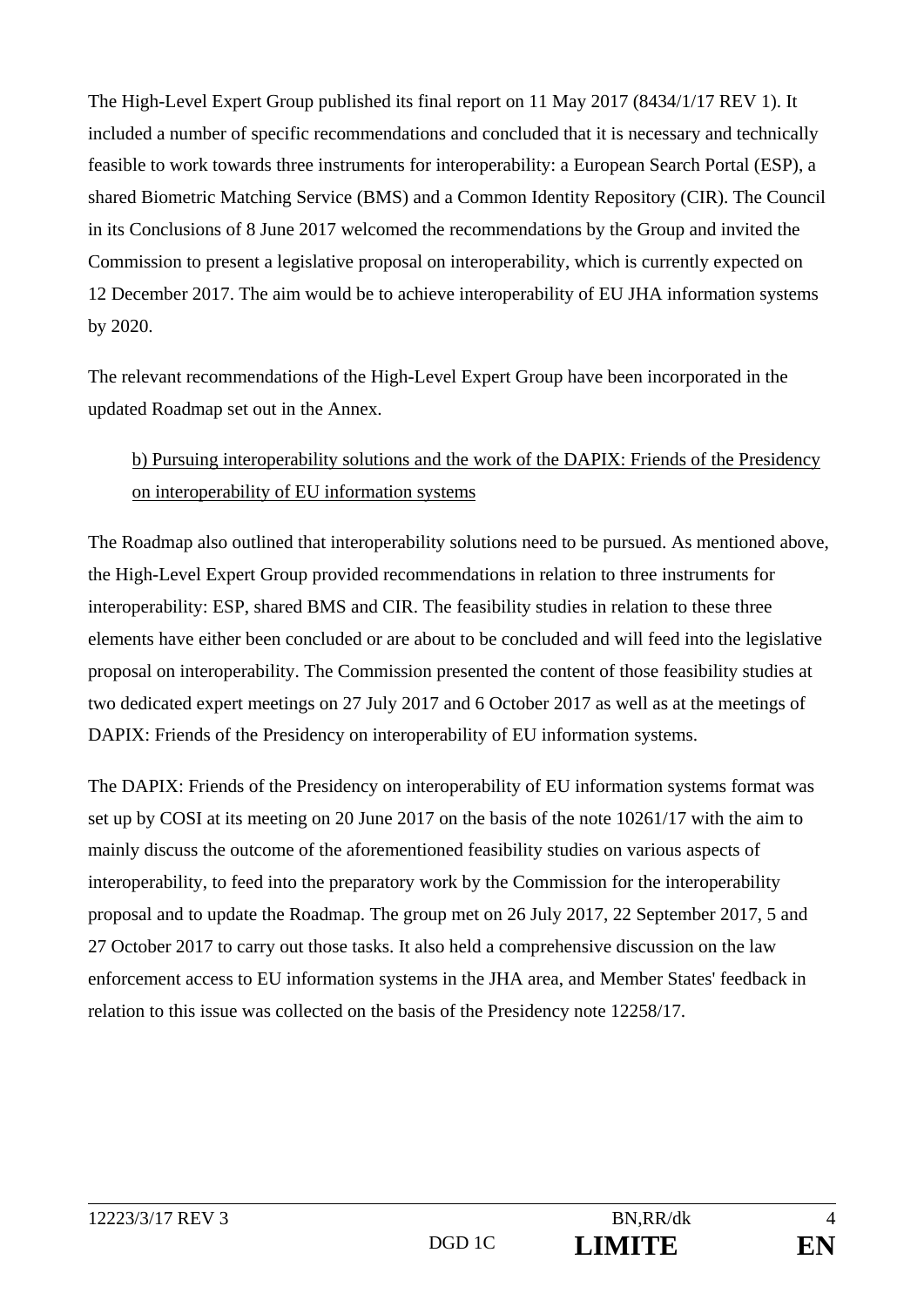#### c) Improving existing information systems and creating new systems in the JHA area

The Roadmap also contains multiple references to the need for legislative improvements in relation to the existing information systems and for creating new systems in the JHA area. As regards the existing SIS and Eurodac information systems, important progress has been achieved on the related legislative proposals: the trilogues on the three SIS proposals are expected to start in the near future and the trilogues on Eurodac are ongoing. The new legislative proposal on VIS is expected to be presented in June 2018.

As regards the new information systems, the co-legislators have already reached an agreement on the Entry/Exit System, the implementation of which should be completed in 2020. The trilogues on ETIAS are ongoing, and the system should be implemented in 2021.

\*\*\*\*\*

*COSI is invited to consider the overview of the implementation of the Roadmap above and the revised proposal for updating the Roadmap as set out in the Annex, in the view of submitting this document to Coreper and the Council for endorsement.*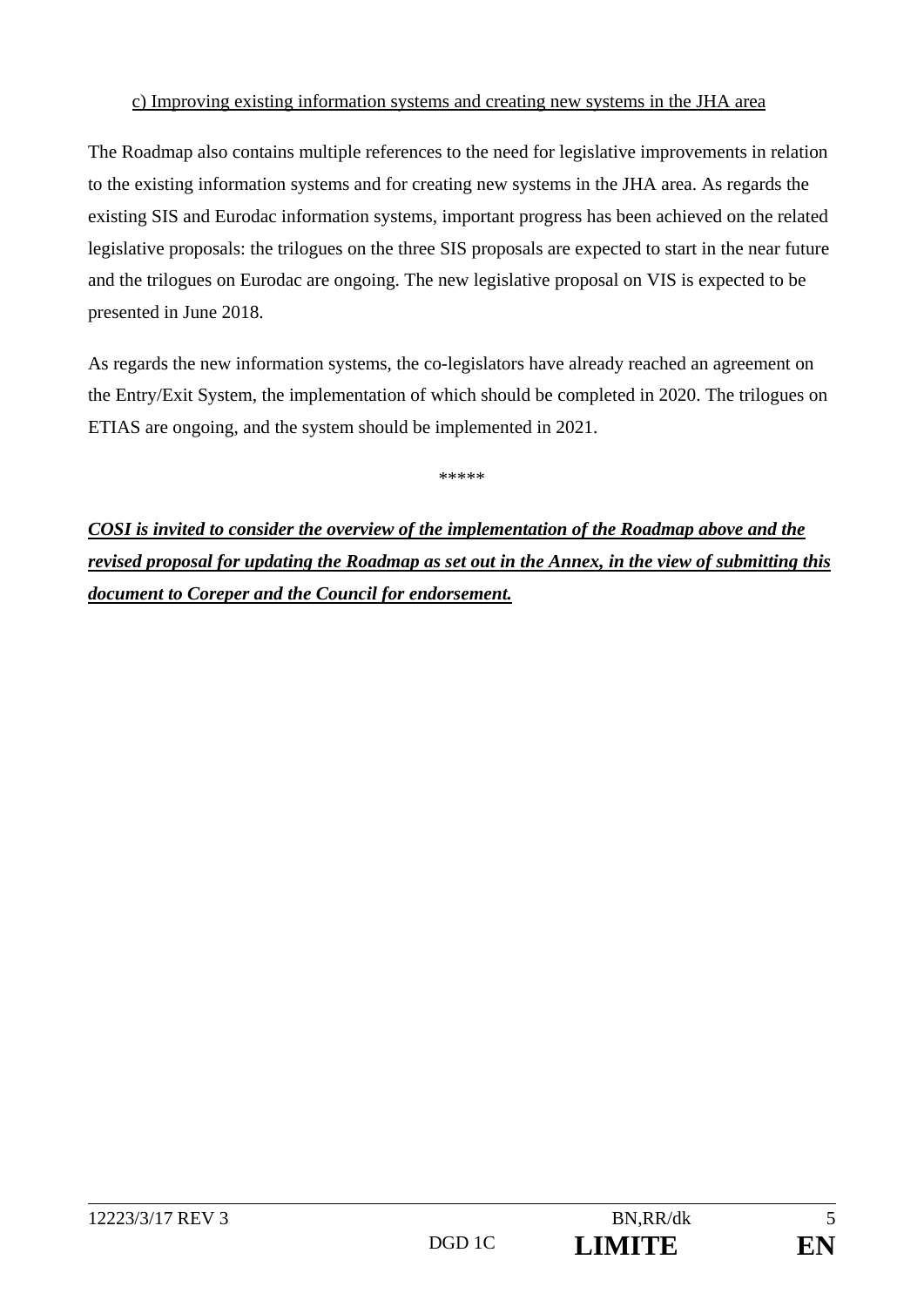#### **ROADMAP TO ENHANCE INFORMATION EXCHANGE AND INFORMATION MANAGEMENT INCLUDING INTEROPERABILITY SOLUTIONS IN THE JUSTICE AND HOME AFFAIRS AREA**

#### **CHAPTER 2A: HORIZONTAL ACTIONS AIMED AT IMPROVING INFORMATION MANAGEMENT AND INTEROPERABILITY SOLUTIONS IN THE AREA OF JUSTICE AND HOME AFFAIRS**

#### **Theme 1: Better information management, interoperability and access to information**

| No.<br>(No. of<br>initial<br>action) | Objective                                                                                                                                                                                             | <b>Action</b>                                                                                                                                                                                                                                                                                                                                                                                                                                                                                                                                                                                                                                                                                                                                                                                                                                                                                                                                                                                                                                                          | <b>Primary</b><br><b>Responsible</b><br><b>Party/Parties</b> | <b>Stake-holders</b>                                                                                       | <b>Timetable</b>                                                                        | <b>Monitoring</b> |
|--------------------------------------|-------------------------------------------------------------------------------------------------------------------------------------------------------------------------------------------------------|------------------------------------------------------------------------------------------------------------------------------------------------------------------------------------------------------------------------------------------------------------------------------------------------------------------------------------------------------------------------------------------------------------------------------------------------------------------------------------------------------------------------------------------------------------------------------------------------------------------------------------------------------------------------------------------------------------------------------------------------------------------------------------------------------------------------------------------------------------------------------------------------------------------------------------------------------------------------------------------------------------------------------------------------------------------------|--------------------------------------------------------------|------------------------------------------------------------------------------------------------------------|-----------------------------------------------------------------------------------------|-------------------|
| 1(4)                                 | Improve<br>information<br>management by<br>pursuing three<br>interoperability<br>solutions as<br>identified by the<br>High-Level<br>Expert Group on<br>information<br>systems and<br>interoperability | A) Work towards a European search portal capable of searching in<br>parallel all relevant EU systems in the areas of border, security and<br>asylum. The possibility of access to Europol data through the<br>European search portal should also be examined together with<br>Europol, and it should be explored, in consultation with Interpol,<br>whether Interpol's databases could be accessed through a European<br>search portal and, if so, which databases and under what conditions.<br>B) Explore the future implementation of a shared biometric<br>matching service for all types of biometric data and analyse its use<br>for the purpose of flagging the existence of biometric data from<br>other systems, including the analysis, together with Europol, of<br>how such a shared biometric matching service could also be used to<br>cross-check Europol data.<br>C) Explore the future establishment of a common identity<br>repository, including examining, together with Europol, the<br>possibility of including Europol data in such repository. | A) Commission<br>B) Commission<br>C) Commission              | eu-LISA<br>Europol<br>Eurojust<br>Frontex<br>Interpol<br><b>EDPS</b><br><b>FRA</b><br><b>Member States</b> | Legislative<br>proposal expected<br>on 12 December<br>2017<br>Implementation<br>by 2020 | <b>COSI</b>       |

**ANNEX**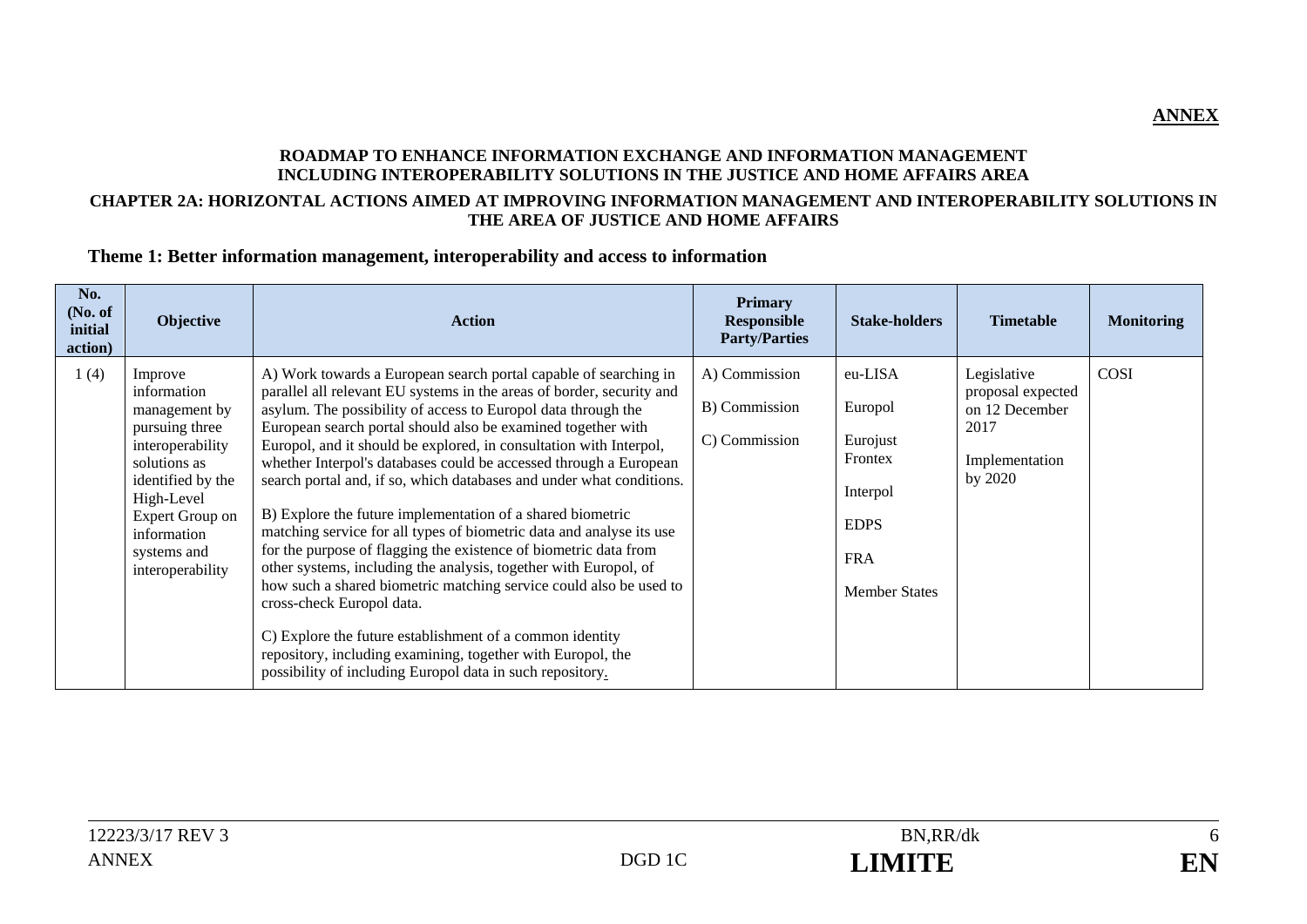| 2(5) | Pursue other<br>aspects of<br>interoperability<br>and<br>interoperability<br>with other<br>systems or<br>information<br>exchange<br>mechanisms | A) Establish a Universal Messaging Format (UMF) governance at<br>EU level, enabling a structured decision-making process and<br>change management mechanism. eu-LISA is to invest in the<br>creation of 'translators' between $UMF$ and $SIS/VIS1$ and possibly<br>Eurodac (subject to outcome of Action 38) as well as assuring to<br>ensure the compatibility of UMF with the future systems, including<br>with the Entry/Exit System (see Action 32) and with ETIAS (see<br>Action 34).<br>B) Continue to develop the import control system and undertake a<br>feasibility study to further explore the technical, operational and<br>legal aspects of interoperability of the security and border<br>management systems with customs systems. | A) Commission,<br>eu-LISA<br>B) Commission | Europol<br>Eurojust<br>Frontex<br>Interpol<br>eu-LISA<br><b>Member States</b><br><b>CCWP</b><br><b>Working Party</b><br>on Customs<br>Union<br>Expert Group on<br>Mutual<br>Assistance in<br>Customs | A) 2018 - 2019<br>B) end 2018 | COSI<br><b>DAPIX</b> |
|------|------------------------------------------------------------------------------------------------------------------------------------------------|---------------------------------------------------------------------------------------------------------------------------------------------------------------------------------------------------------------------------------------------------------------------------------------------------------------------------------------------------------------------------------------------------------------------------------------------------------------------------------------------------------------------------------------------------------------------------------------------------------------------------------------------------------------------------------------------------------------------------------------------------|--------------------------------------------|------------------------------------------------------------------------------------------------------------------------------------------------------------------------------------------------------|-------------------------------|----------------------|
| 3    | Improve access<br>to information                                                                                                               | Explore options for law enforcement access to EU information<br>systems as proposed by the High-Level Expert Group for achieving<br>greater simplification, consistency, effectiveness and attention to<br>operational needs, and to make corresponding legislative proposals<br>providing a necessary framework to facilitate such access in<br>compliance with data protection principles.                                                                                                                                                                                                                                                                                                                                                      | Commission                                 | <b>Member States</b>                                                                                                                                                                                 | December 2017                 | <b>COSI</b>          |

<sup>1</sup> Current action 5 of IMS

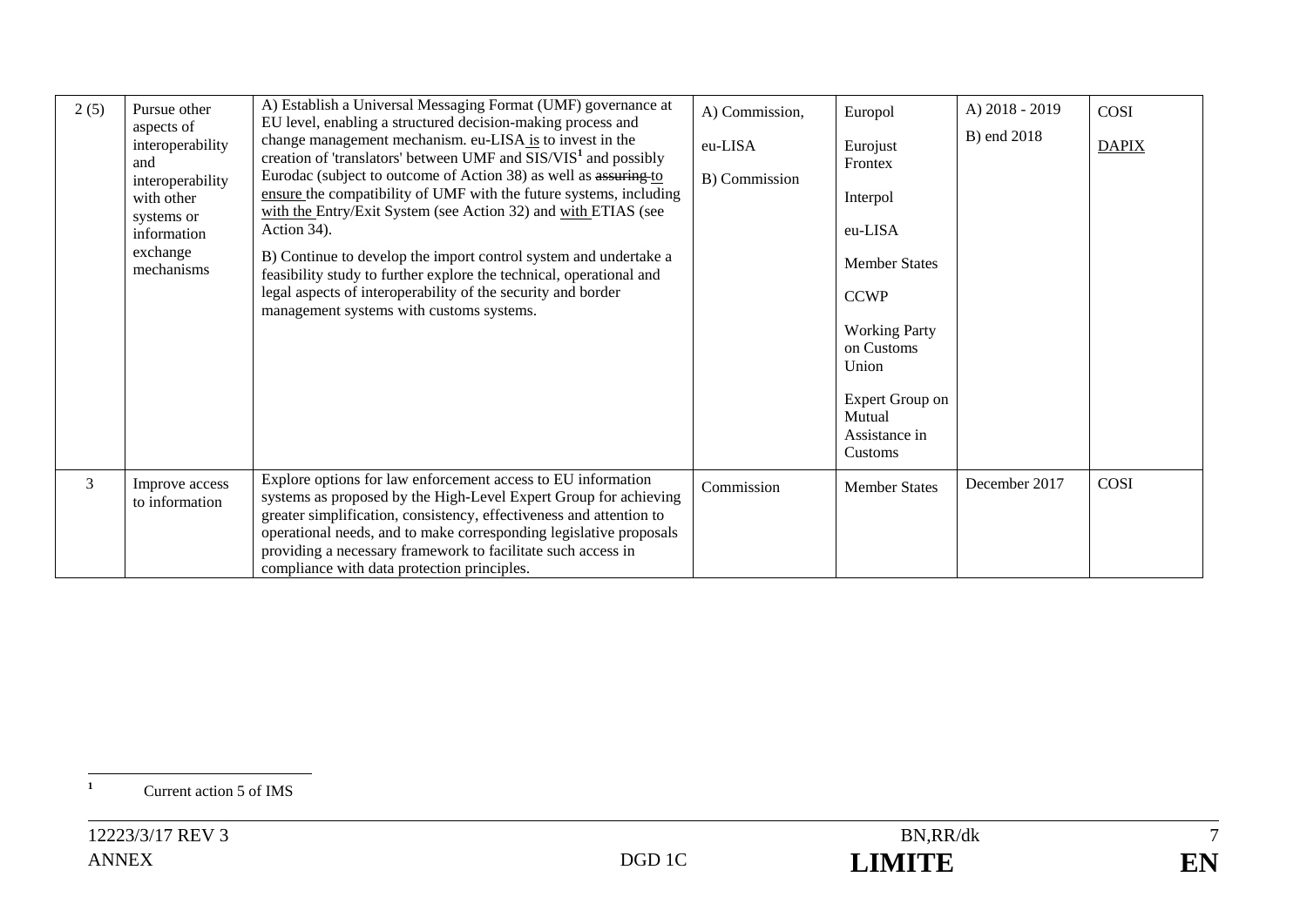#### **Theme 2: Data quality and data protection**

| No.<br>(No. of<br>initial<br>action) | Objective                                                                         | <b>Action</b>                                                                                                                                                                                                                                                                                                                                                                                                                                                                                                                                                                                                                                               | Primary<br><b>Responsible</b><br><b>Party/Parties</b>                                                                                                                   | <b>Stake-holders</b>                                                                               | <b>Timetable</b>                                                                                                                                   | <b>Monitoring</b>                                                                                                |
|--------------------------------------|-----------------------------------------------------------------------------------|-------------------------------------------------------------------------------------------------------------------------------------------------------------------------------------------------------------------------------------------------------------------------------------------------------------------------------------------------------------------------------------------------------------------------------------------------------------------------------------------------------------------------------------------------------------------------------------------------------------------------------------------------------------|-------------------------------------------------------------------------------------------------------------------------------------------------------------------------|----------------------------------------------------------------------------------------------------|----------------------------------------------------------------------------------------------------------------------------------------------------|------------------------------------------------------------------------------------------------------------------|
| 4(2,<br>20)                          | Enhance data<br>quality                                                           | A) Establish for all systems under the operational responsibility of<br>eu-LISA automated data quality control mechanisms and common<br>data quality indicators.<br>B) Work towards developing a central repository with anonymised<br>data for reporting and statistics <sup>2</sup> .<br>C) Disseminate common data quality indicators and minimum<br>standards with the help of joint manuals, best practices and<br>expertise among Member States. Develop relevant training modules<br>on data quality for staff responsible for feeding the systems at<br>national level <sup>3</sup> .<br>D) Implement the data quality roadmap prepared by eu-LISA. | A) Commission<br>eu-LISA<br>B) Commission,<br>eu-LISA<br>$C$ ) eu-LISA,<br>Member States,<br>Commission,<br><b>CEPOL</b><br>D) Member States,<br>Commission.<br>eu-LISA | Commission<br>eu-LISA<br><b>Member States</b><br>Europol,<br>Eurojust,<br>Frontex,<br><b>CEPOL</b> | A) 2018<br>B) $2018/2019$ or<br>earlier depending<br>on need for legal<br>changes to the<br>mandate of eu-<br><b>LISA</b><br>C) 2018<br>D) ongoing | <b>DAPIX</b><br><b>COPEN WP</b><br>${\rm SIS}/$<br><b>SIRENE WP</b><br>Governing<br><b>Bodies EU</b><br>agencies |
| 5(3)                                 | Ensure full<br>compliance with<br>data protection<br>and security<br>requirements | A) Analyse, develop and promote privacy-by-design solutions, in<br>particular in view of legal initiatives.<br>B) Share experiences, practices and insights with a view to<br>implementing the EU data protection package.                                                                                                                                                                                                                                                                                                                                                                                                                                  | A) Commission<br>eu LISA<br>B) Member States                                                                                                                            | Europol<br>Eurojust<br>Frontex<br>eu-LISA<br><b>EDPS</b><br><b>FRA</b>                             | 2017/2018 legally<br>and 2018 -2020<br>operational<br>processes,<br>awareness                                                                      | <b>DAPIX</b>                                                                                                     |

**<sup>2</sup>** Current action 4 of IMS

**<sup>3</sup>** Current action 4 of IMS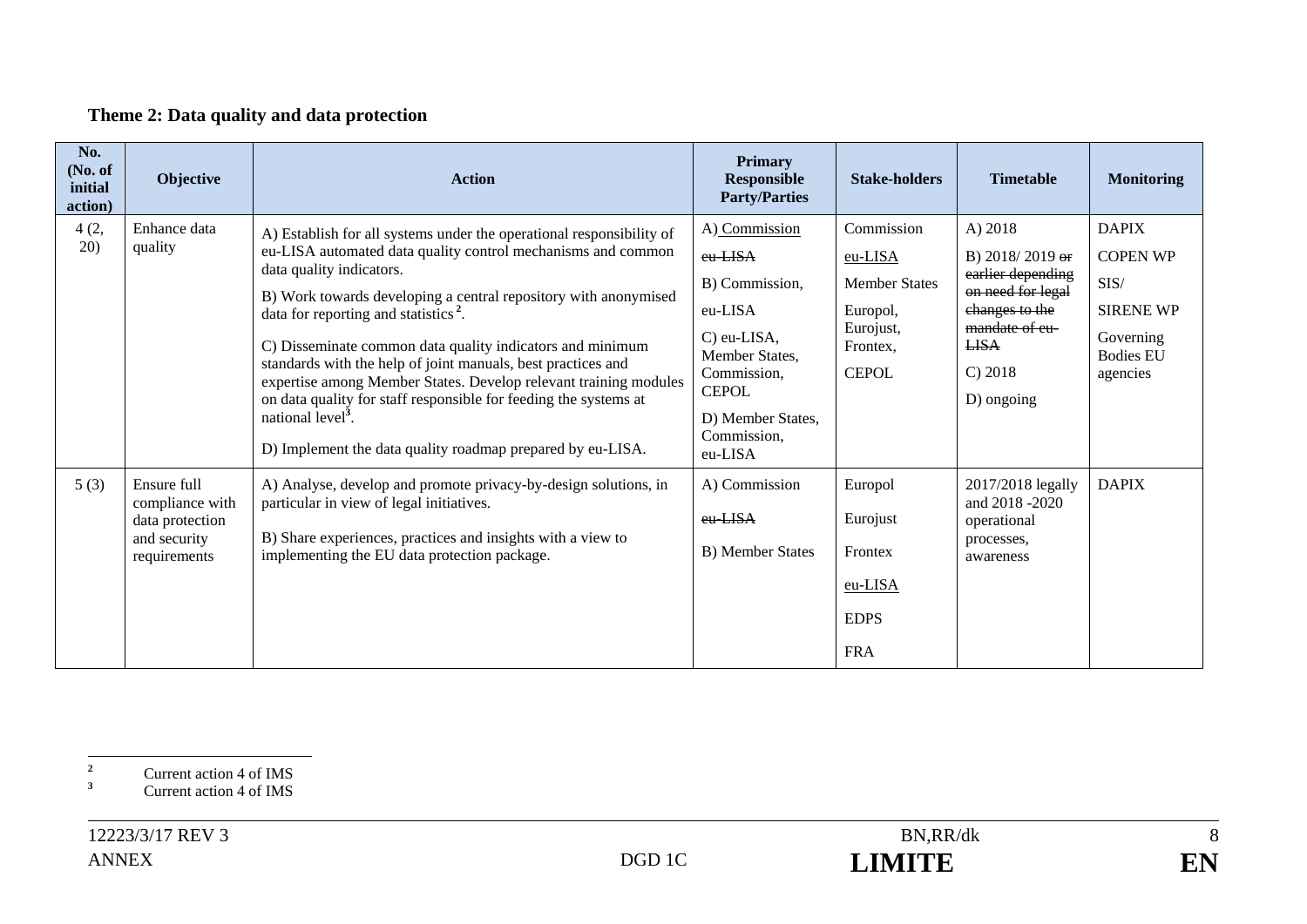#### **CHAPTER 2B: STRENGTHEN INFORMATION EXCHANGE IN THE AREA OF JUSTICE AND HOME AFFAIRS.**

| No.<br>(No. of<br>initial<br>action) | Objective                                                                                                                                    | <b>Action</b>                                                                                                                                                                                                                                                                                                                                                                                                                                                                                                                                                                                                                                                                                                                  | <b>Primary</b><br><b>Responsible</b><br><b>Party/Parties</b>                                                        | <b>Stake-holders</b>                                                                           | <b>Timetable</b>                                                                 | <b>Monitoring</b>                                             |
|--------------------------------------|----------------------------------------------------------------------------------------------------------------------------------------------|--------------------------------------------------------------------------------------------------------------------------------------------------------------------------------------------------------------------------------------------------------------------------------------------------------------------------------------------------------------------------------------------------------------------------------------------------------------------------------------------------------------------------------------------------------------------------------------------------------------------------------------------------------------------------------------------------------------------------------|---------------------------------------------------------------------------------------------------------------------|------------------------------------------------------------------------------------------------|----------------------------------------------------------------------------------|---------------------------------------------------------------|
| 6(6, 8)                              | Enhance<br>cooperation and<br>expertise of<br>practitioners<br>including<br>understanding of<br>each other's<br>practices and<br>backgrounds | A) (Further) develop national training and awareness raising<br>programmes for law enforcement and public prosecution, including<br>joint training, in cooperation with relevant EU agencies.<br>B) Continue to develop cross-border exchange programmes with<br>practitioners. Practitioners including staff from Single Points of<br>Contact (SPOCs), Police and Customs Cooperation Centres<br>(PCCCs) and other (for example, from National Coordination<br>Centres (NCCs) in the framework of EUROSUR) should be<br>involved in developing and applying the mentioned programmes.<br>C) Strengthen PCCCs and their cooperation with SPOCs while<br>ensuring a centralised (national or at least state level) overview and | A) Member States<br>B) CEPOL<br>C) Member States                                                                    | Europol<br>Eurojust<br>Commission<br>Interpol<br><b>EJN</b><br>eu-LISA<br><b>Member States</b> | Ongoing                                                                          | <b>DAPIX</b><br><b>LEWP</b><br><b>CCWP</b>                    |
| 7(7)                                 | Improve cross-<br>border law<br>enforcement<br>cooperation<br>between SPOCs<br>and information<br>exchange                                   | monitoring of cross-border information exchange. <sup>4</sup><br>A) Establish SPOCs for cross-border law enforcement information<br>exchange in all Member States.<br>B) Develop training and exchange programmes for SPOC<br>personnel.<br>C) Study the feasibility of Computer Aided Translation to reduce<br>both the information exchange lag and the burden on the staff in<br>SPOCs. <sup>6</sup><br>D) Develop/introduce effective case management and workflow<br>solutions specifically for SPOCs with a view to mutual legal<br>assistance cooperation <sup>7</sup> .                                                                                                                                                | A) Member States<br><b>CEPOL</b><br><b>B)</b> Member States<br><b>CEPOL</b><br>C) Member States<br>D) Member States | Europol<br>Eurojust<br>Commission<br>eu-LISA<br>Frontex                                        | $A)$ Ongoing $-$<br>completion in<br>2018<br>B) Ongoing<br>C) 2018<br>D) Ongoing | <b>DAPIX</b><br><b>COPEN WP</b><br><b>LEWP</b><br><b>CCWP</b> |

#### **Theme 1: Stronger cross-border cooperation and improving information exchange**

**<sup>4</sup>** Current action 7 of IMS

**<sup>5</sup>** Current action 8 of IMS

**<sup>6</sup>** Current action 8 of IMS

<sup>&</sup>lt;sup>7</sup> Current action 8 of IMS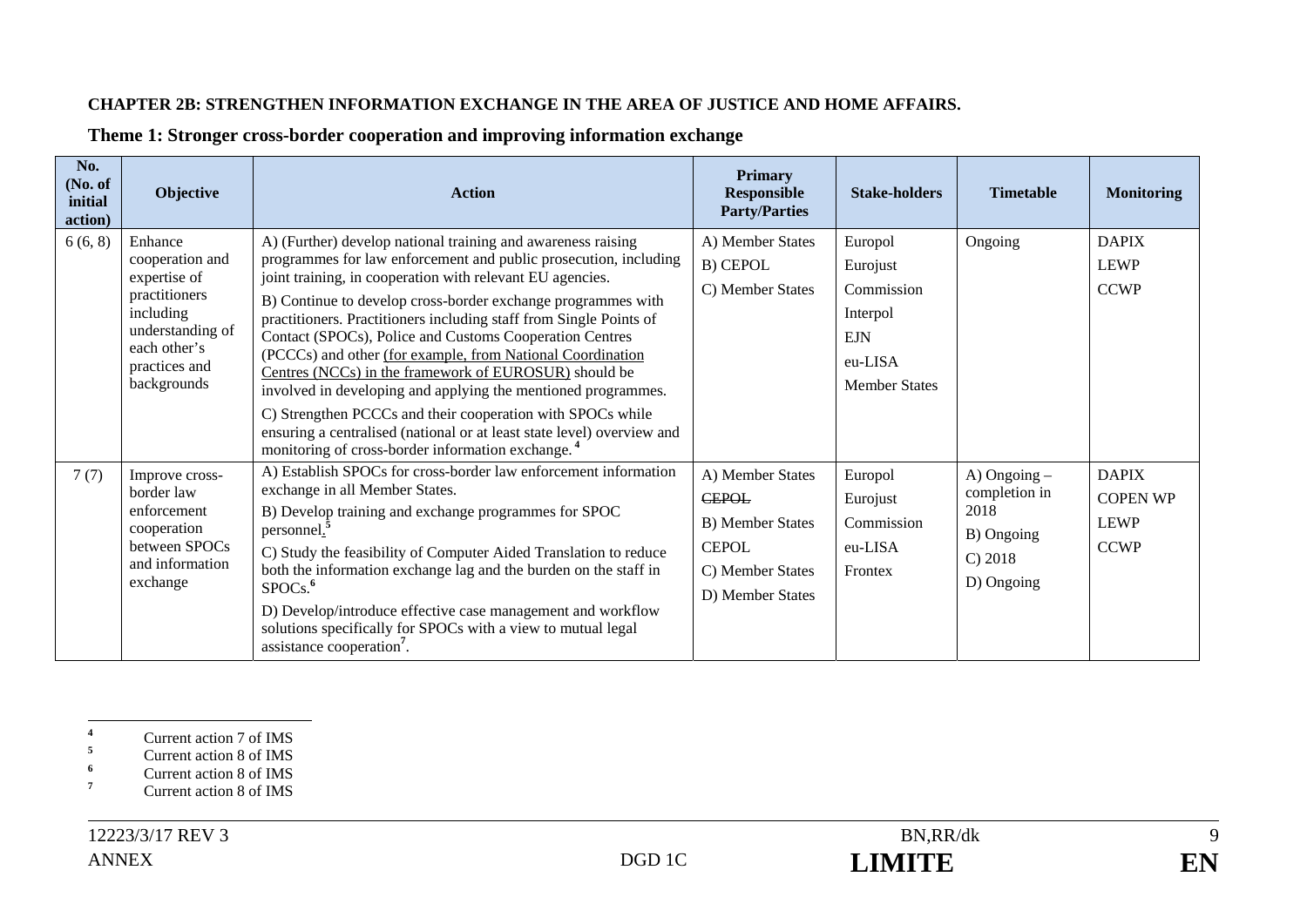| 8(14)  | Improve the<br>sharing of<br>criminal records.<br>particularly<br>relating to<br>terrorism<br>convictions          | A) Facilitate access to ECRIS for all relevant authorities and<br>increase use of the system.<br>B) Explore the possibility of interoperability of ECRIS-TCN with<br>the future shared biometric matching service and if appropriate the<br>common identity repository.<br>C) Additionally, consider solutions (other than the ECRIS system)<br>to allow the pro-active sharing of convictions data, in particular<br>relating to terrorism; and, as appropriate, assess the legal and<br>practical feasibility of implement a solution which includes making<br>certain convictions data available to the relevant authorities. | A) Member States<br>B) Commission<br>C) Member States | Europol<br>Eurojust<br>Frontex<br><b>OLAF</b><br>eu-LISA | A) Ongoing<br>B)<br>Interoperability<br>proposal expected<br>on 12 December<br>2017<br>$C$ ) 2019 | <b>COPEN</b>        |
|--------|--------------------------------------------------------------------------------------------------------------------|----------------------------------------------------------------------------------------------------------------------------------------------------------------------------------------------------------------------------------------------------------------------------------------------------------------------------------------------------------------------------------------------------------------------------------------------------------------------------------------------------------------------------------------------------------------------------------------------------------------------------------|-------------------------------------------------------|----------------------------------------------------------|---------------------------------------------------------------------------------------------------|---------------------|
| 9      | Facilitate cross-<br>border<br>information<br>exchange between<br>judicial<br>authorities                          | Present a proposal for ensuring the sustainability of e-CODEX,<br>providing the necessary legal and technical arrangements enabling<br>eu-LISA to ensure its maintenance and interoperability, so as to<br>allow this agency to host e-CODEX solutions.                                                                                                                                                                                                                                                                                                                                                                          | Commission                                            | <b>Member States</b>                                     | end 2018                                                                                          | To be<br>determined |
| 10     | Strengthen<br>European<br>response to travel<br>document fraud                                                     | Take the necessary actions, including a legislative proposal<br>establishing the system of False and Authentic Documents Online<br>(FADO) on a more solid basis, while ensuring its continuity and<br>development.                                                                                                                                                                                                                                                                                                                                                                                                               | Commission                                            | <b>Member States</b>                                     | 2018                                                                                              | <b>SCIFA</b>        |
| 11(16) | Streamline and<br>speed up<br>international<br>information<br>exchange by<br>automation of<br>manual<br>procedures | Develop the Automation of Data Exchange Process (ADEP)<br>project.<br>The project must ensure complementarity with existing information<br>management solutions especially with regard to Europol data, as<br>well as seek a low-cost, legally proof and user-friendly solution <sup>8</sup> .                                                                                                                                                                                                                                                                                                                                   | <b>Member States</b>                                  | Europol                                                  | Ongoing in<br>accordance with<br>the current IMS<br>project.                                      | <b>DAPIX</b>        |

**<sup>8</sup>** Current action 2 of IMS

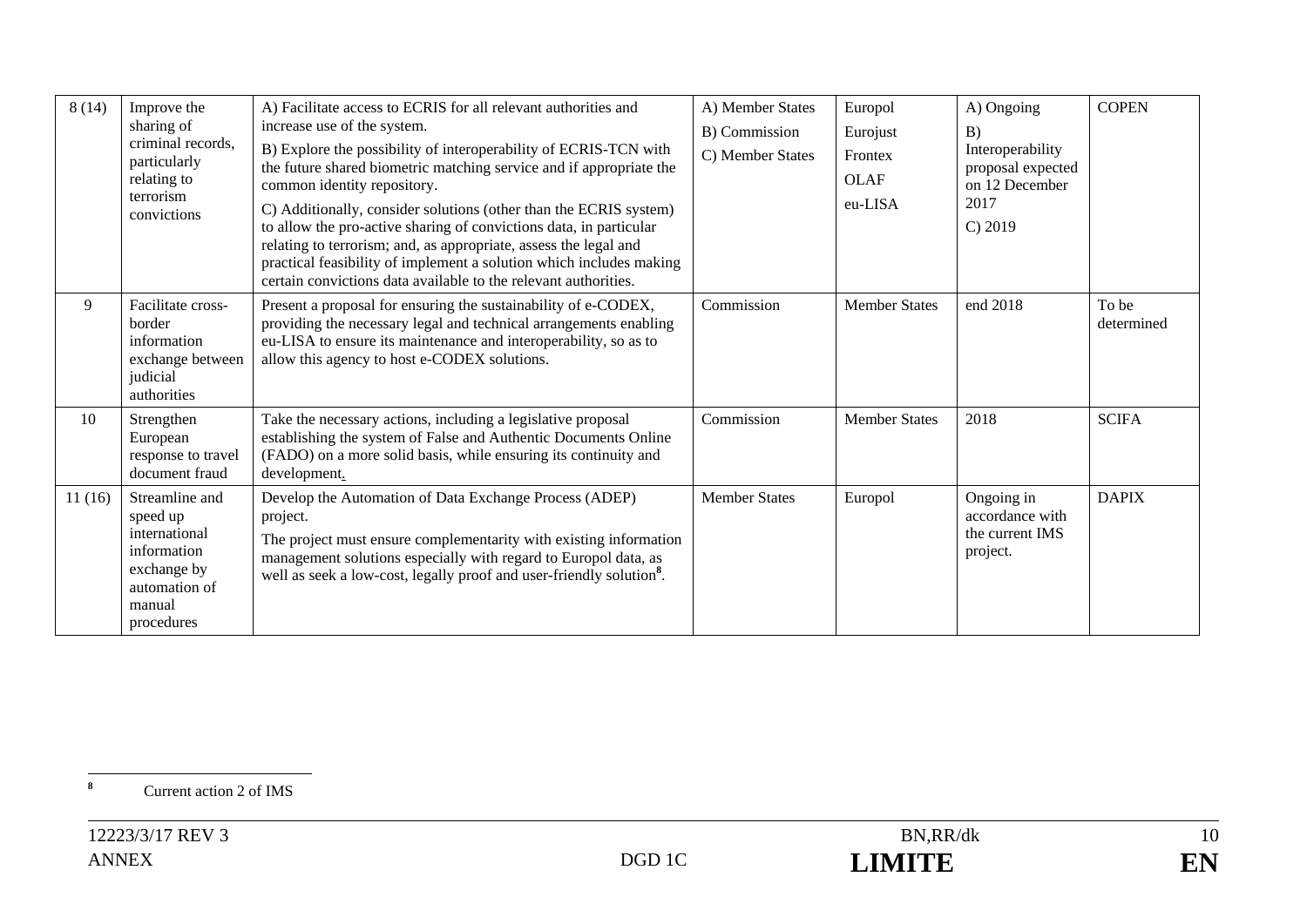#### **No. (No. of initial action) Objective Action Primary Responsible Party/Parties Stake-holders Timetable Monitoring**  12(9) Improve the information potential of EU agencies Increase the data supply to Europol and Eurojust as well as systematic sharing of cases as appropriate. Member States | Europol **Eurojust** Ongoing | MB Europol College of Eurojust 13 (10) Europol to fully use SIS, VIS and EURODAC A) Fully use Europol's current permission to access to SIS, VIS and EURODAC including by establishing technical effective connections. B) After undertaking these steps, identify possible obstacles to batch cross-matching on these systems, and keep statistics and provide analysis of use of the above-mentioned databases in similar way as Member States are obliged to do. C) Further explore synergies between the Europol data and other systems, notably the SIS. A) Europol B) Europol C) Europol, Commission Member States eu-LISA 2018 MB Europol MB eu-LISA DAPIX 14 Implement **OUEST** Continue work on the project 'Querying Europol Systems' (QUEST), including in support of the development of national single-search interfaces, and facilitate its roll-out to Member States. Europol Member States By the end of 2018 DAPIX 15 (15) Enhance the coordination and monitoring capabilities of Eurojust Members Enable the setting up of the Eurojust National Coordination System (ENCS) and connection of the its members of the Eurojust National Coordination System (ENCS) to the Eurojust's Case Management System (CMS). Member States Eurojust Europol Frontex OLAF Ongoing in view of completion in 2017/ 2018 College of Eurojust

#### **Theme 2: Strengthening EU agencies and improving the use of EU information systems**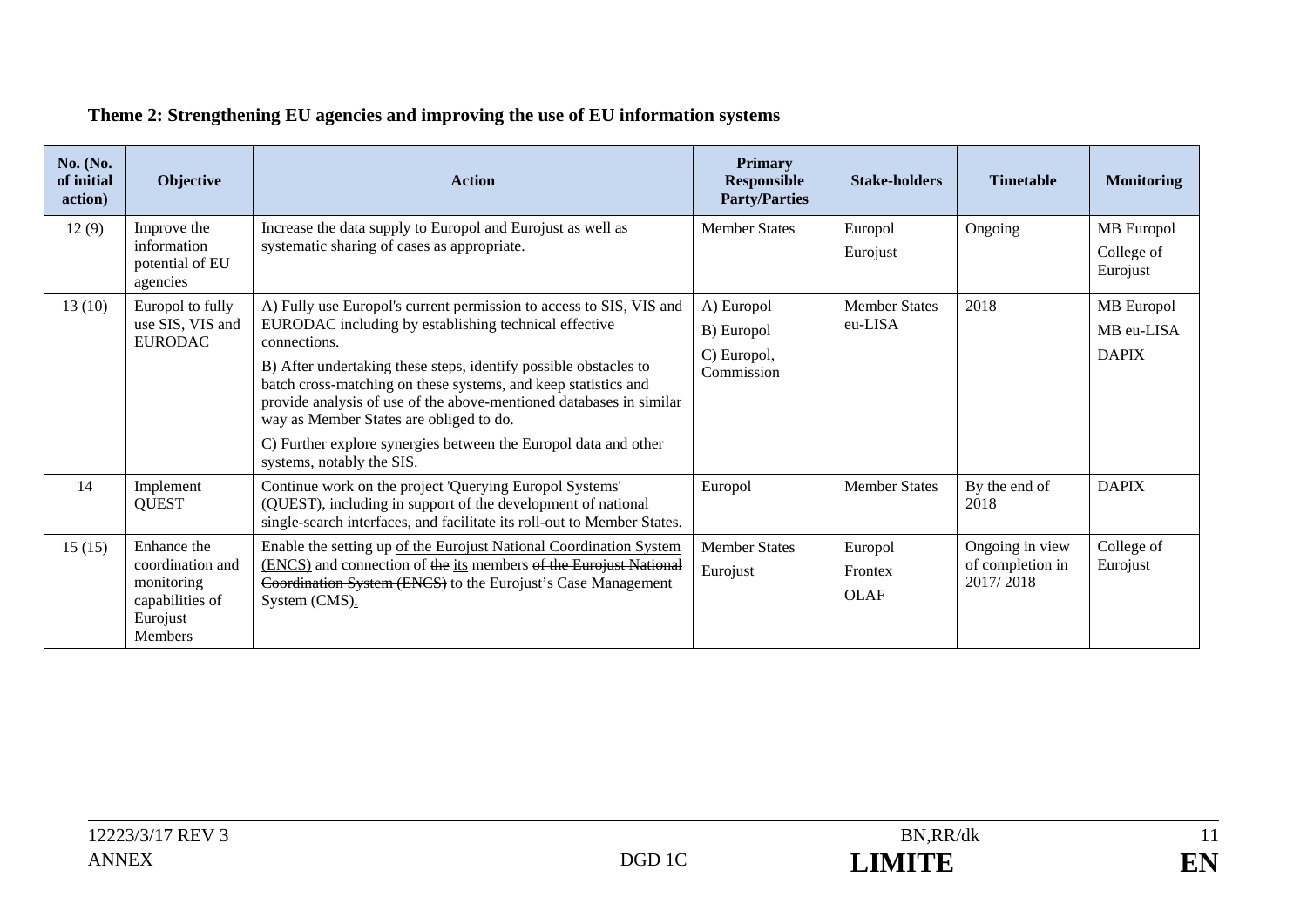| 16(11,<br>12) | Enhance the<br>effectiveness of<br>using the<br>Schengen<br>Information<br>System (SIS) | A) Redouble Member States' efforts to fully implement and use SIS<br>in line with existing legal requirements.<br>B) Law enforcement, border guard authorities and immigration<br>services should include, when available, identifiers in alerts (copy<br>passport, digital photo, biometrics, DNA-profiles to be considered)<br>on the basis of existing legal provisions; enable searches on<br>fingerprints and provision of facial image feedback in the case of a<br>hit. The workload for SIRENE Bureaux and other practitioners<br>should be assessed when further pursuing this action including<br>through solutions to interpret information easily.<br>C) Implement an Automated Fingerprint Identification System<br>(AFIS) functionality in the SIS within the central as well as national<br>system should be a top priority.<br>D) Revise the legal basis of the Schengen Information System<br>taking into account the evaluation undertaking by the Commission<br>(including new functionalities, extending the access of EU agencies<br>while fully taking into account the information owner principle and<br>the legal base of the agencies, facilitating access to hit information).<br>Further explore and decide if Member States' return orders can and<br>should be inserted in SIS.<br>E) Consider a solution to allow the reciprocal exchange of<br>information between Schengen, non-Schengen Member States and<br>Member States who are partially using the instruments associated<br>with Schengen. | A) Member States<br>B) Member States<br>C) eu-LISA<br>D) Commission,<br>Council, European<br>Parliament<br>E) Commission | Europol<br>Eurojust<br>Frontex<br><b>SIRENE</b><br><b>Bureaux</b><br>eu-LISA | A) Gradual<br>ongoing process<br>depending on<br>national<br>availability and<br>possibilities.<br>$B)$ 2017 (central<br>level) $/2018$<br>onward (national<br>level)<br>C) $2017/2018$<br>D) Ongoing<br>Expected<br>adoption Q1 2018<br>E) 2018 | $A)$ SIS/<br><b>SIRENE WP</b><br>B) MB eu-<br><b>LISA</b><br>SIS/VIS<br>Committee<br>$C)$ SIS/<br><b>SIRENE WP</b><br>SIS/VIS<br>Committee<br>D) Schengen<br>acquis<br><b>Working Party</b><br>E) Schengen<br><b>Working Party</b><br>(SIS/SIRENE<br>configuration) |
|---------------|-----------------------------------------------------------------------------------------|-----------------------------------------------------------------------------------------------------------------------------------------------------------------------------------------------------------------------------------------------------------------------------------------------------------------------------------------------------------------------------------------------------------------------------------------------------------------------------------------------------------------------------------------------------------------------------------------------------------------------------------------------------------------------------------------------------------------------------------------------------------------------------------------------------------------------------------------------------------------------------------------------------------------------------------------------------------------------------------------------------------------------------------------------------------------------------------------------------------------------------------------------------------------------------------------------------------------------------------------------------------------------------------------------------------------------------------------------------------------------------------------------------------------------------------------------------------------------------------------------------------------------------------|--------------------------------------------------------------------------------------------------------------------------|------------------------------------------------------------------------------|--------------------------------------------------------------------------------------------------------------------------------------------------------------------------------------------------------------------------------------------------|---------------------------------------------------------------------------------------------------------------------------------------------------------------------------------------------------------------------------------------------------------------------|
|---------------|-----------------------------------------------------------------------------------------|-----------------------------------------------------------------------------------------------------------------------------------------------------------------------------------------------------------------------------------------------------------------------------------------------------------------------------------------------------------------------------------------------------------------------------------------------------------------------------------------------------------------------------------------------------------------------------------------------------------------------------------------------------------------------------------------------------------------------------------------------------------------------------------------------------------------------------------------------------------------------------------------------------------------------------------------------------------------------------------------------------------------------------------------------------------------------------------------------------------------------------------------------------------------------------------------------------------------------------------------------------------------------------------------------------------------------------------------------------------------------------------------------------------------------------------------------------------------------------------------------------------------------------------|--------------------------------------------------------------------------------------------------------------------------|------------------------------------------------------------------------------|--------------------------------------------------------------------------------------------------------------------------------------------------------------------------------------------------------------------------------------------------|---------------------------------------------------------------------------------------------------------------------------------------------------------------------------------------------------------------------------------------------------------------------|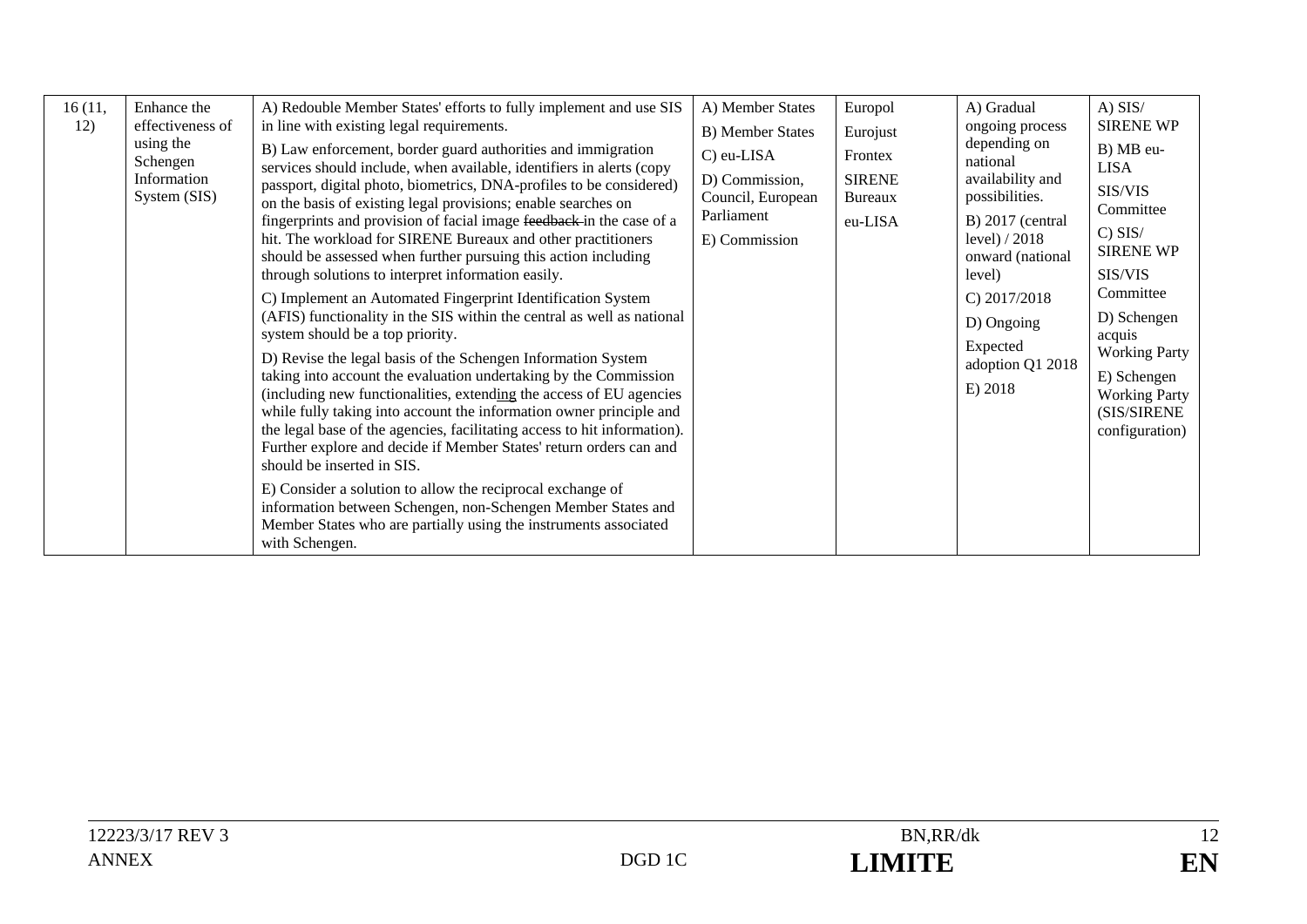| 17(13) | Ensure the use of        | A) Undertake infringement procedures and if required follow-up                                                                              | A) Commission     | Europol  | A) Ongoing, | Commission   |
|--------|--------------------------|---------------------------------------------------------------------------------------------------------------------------------------------|-------------------|----------|-------------|--------------|
|        | Prüm<br>possibilities to | steps to ensure the connection of Member States to the Prüm<br>network.                                                                     | B) Member States, | Eurojust | B) Ongoing  | <b>DAPIX</b> |
|        | exchange DNA,            |                                                                                                                                             | Commission        |          | C) 2018     |              |
|        | fingerprints and         | B) Identify key obstacles and search for solutions in relation to:                                                                          | C) Commission     |          |             |              |
|        | vehicle                  | i: the connection to the Prüm network;                                                                                                      |                   |          |             |              |
|        | registration data        | ii: the full use of Prüm possibilities $\frac{3}{11}$                                                                                       |                   |          |             |              |
|        |                          | iii: solve the obstacles.                                                                                                                   |                   |          |             |              |
|        |                          | C) Examine the possibility for Europol to become a partner in the                                                                           |                   |          |             |              |
|        |                          | Prüm framework with a view to enabling the cross matching of                                                                                |                   |          |             |              |
|        |                          | DNA, finger prints and vehicle registration data with third countries<br>with which Europol has an operational agreement while fully taking |                   |          |             |              |
|        |                          | the data owner principle into account <sup>10</sup> .                                                                                       |                   |          |             |              |

<sup>&</sup>lt;sup>9</sup> Current action 6 of IMS<br> **10** Current action 9 of IMS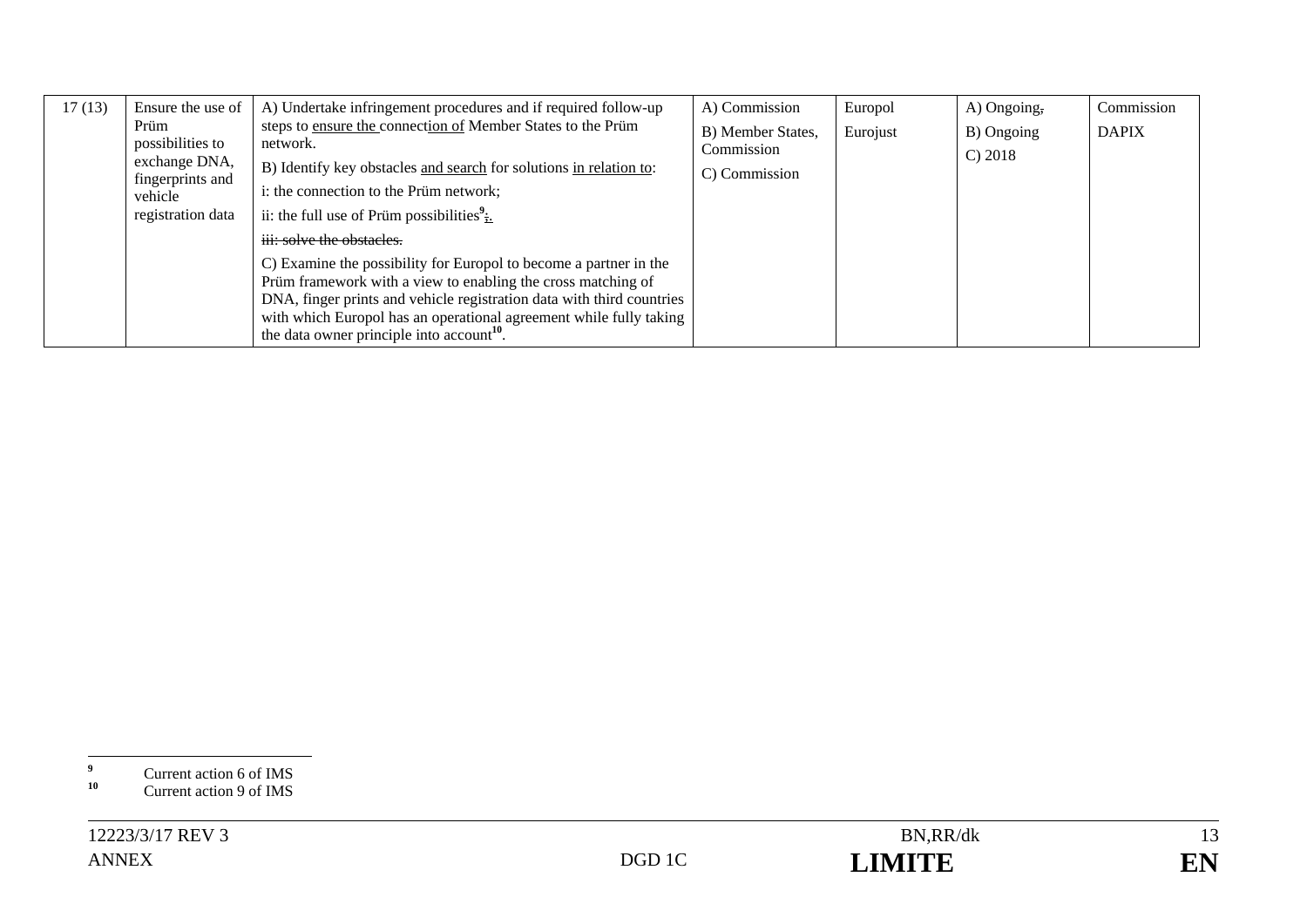#### **CHAPTER 3: STRENGTHEN INFORMATION MANAGEMENT IN THE AREA OF COUNTER-TERRORISM**

#### **Theme 1: Improving the use of SIS**

| No.<br>(No. of<br>initial<br>action) | Objective                                                                                                                                                                                                                      | <b>Action</b>                                                                                                                                                                                                                                                                                                                                                                                                                                         | <b>Primary</b><br><b>Responsible</b><br><b>Party/Parties</b>                            | <b>Stakeholders</b>                                                | <b>Timetable</b>                                                                                                                        | <b>Monitoring</b> |
|--------------------------------------|--------------------------------------------------------------------------------------------------------------------------------------------------------------------------------------------------------------------------------|-------------------------------------------------------------------------------------------------------------------------------------------------------------------------------------------------------------------------------------------------------------------------------------------------------------------------------------------------------------------------------------------------------------------------------------------------------|-----------------------------------------------------------------------------------------|--------------------------------------------------------------------|-----------------------------------------------------------------------------------------------------------------------------------------|-------------------|
| 18 (18,<br>21)                       | Ensure structural<br>information to<br><b>SIRENE Bureaux</b><br>and SIS end users<br>on persons<br>involved in<br>terrorism or<br>terrorism related<br>activity as well as<br>additional<br>information on<br>criminal records | A) Create alerts once the agreed criteria are met (unless there are<br>important operational reasons not to do so), and SIRENE offices<br>will exchange supplementary information as soon as such<br>information is made available by the competent authorities. This<br>should include relevant information in the alerts.<br>B) Insert additional information based on criminal records (from<br>national databases and ECRIS) with in anthe alert. | A) Member States,<br><b>SIS VIS Committee</b><br>B) Member States,<br>SIS VIS Committee | <b>SIRENE</b><br>Bureaux<br>Eurojust,<br>Commission                | $A)$ 2016,<br>$\Theta$ Ongoing. The<br>criteria are being<br>inserted in the<br><b>Best Practice</b><br>Catalogue<br><b>B</b> ) Ongoing | COSI              |
| 19(23)                               | Make possible<br>that SIS alerts can<br>call for<br>preliminary and<br>temporary holding<br>where sufficient<br>national legal<br>grounds are<br>available                                                                     | Create a new type of action (inquiry checks).                                                                                                                                                                                                                                                                                                                                                                                                         | Co-legislators                                                                          | <b>Member States</b><br>Commission<br>Schengen acquis<br><b>WP</b> | 2017-2018,<br>ongoing (update<br><b>SIS II Regulation</b><br>and Decision)                                                              | COSI              |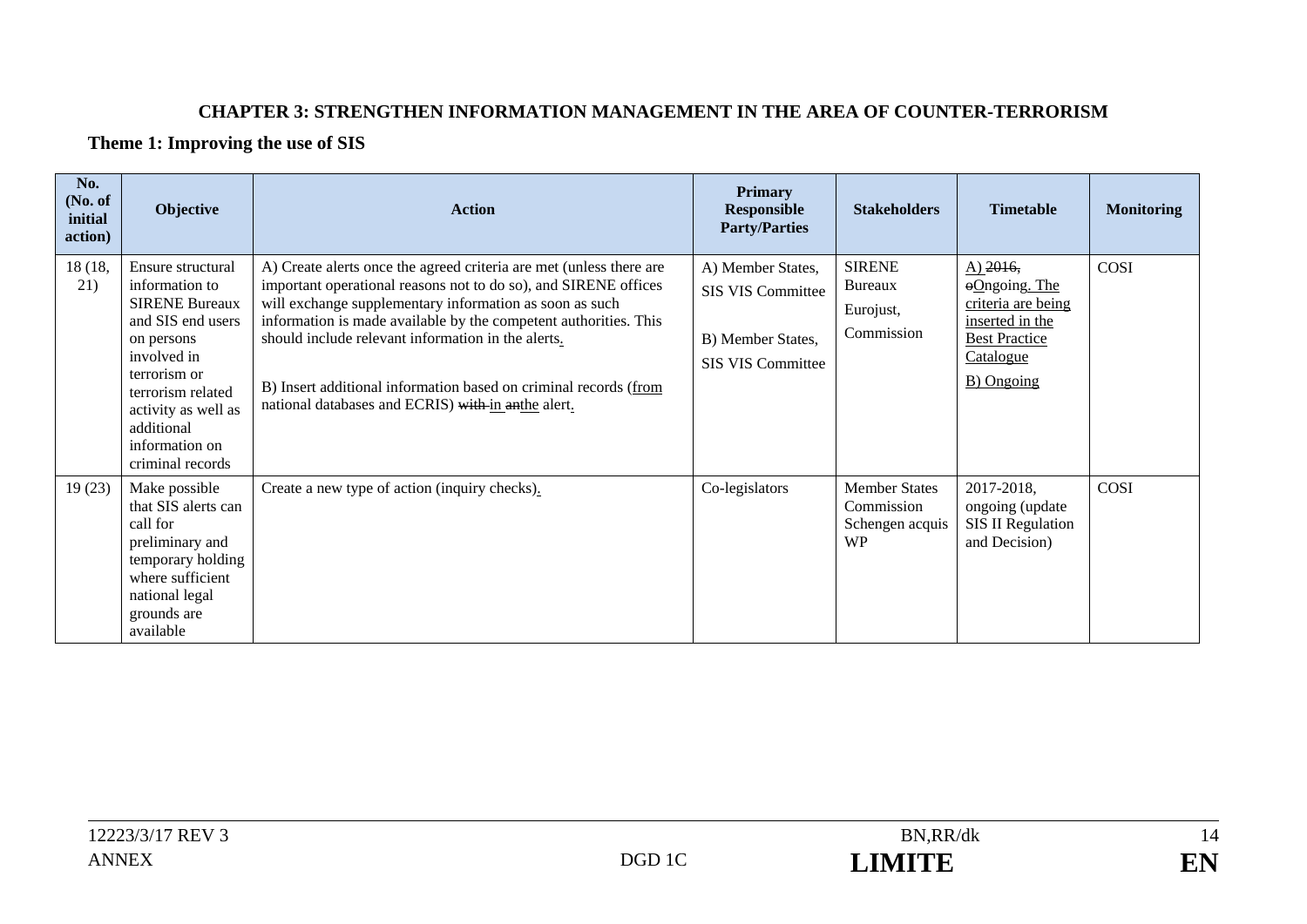| 20(24) | Ensure that end<br>users are<br>equipped to<br>conduct discreet<br>and (where<br>national legal<br>ground are<br>available) specific<br>checks                 | Strengthen effective discreet and specific checks including through<br>training the trainers.                                                                                                                                                                                                                                                                                                                                                                                                                                                                                                                                                                                                                                            | Commission,<br>Member States,<br>CEPOL, eu-LISA                                                    | <b>SIRENE</b><br>Bureaux                                                            | 2016 (start),<br>ongoing                                                                                                                     | COSI |
|--------|----------------------------------------------------------------------------------------------------------------------------------------------------------------|------------------------------------------------------------------------------------------------------------------------------------------------------------------------------------------------------------------------------------------------------------------------------------------------------------------------------------------------------------------------------------------------------------------------------------------------------------------------------------------------------------------------------------------------------------------------------------------------------------------------------------------------------------------------------------------------------------------------------------------|----------------------------------------------------------------------------------------------------|-------------------------------------------------------------------------------------|----------------------------------------------------------------------------------------------------------------------------------------------|------|
| 21(25) | Ensure systematic<br>feedback on hits<br>or request for<br>immediate action<br>in SIS to SIRENE<br>Bureaux and the<br>issuer of an alert                       | A) Enable real-time reporting of a hit in SIS to the SIRENE<br>Bureaux of the Member State where the hit occurs as well as the<br>Member State that issued the alert in cases of terrorism-related<br>alerts and alerts for which immediate action is required.<br>B) In the short-term, share information on suspects of terrorism<br>related activities held in the SIRENE hit reporting forms with<br>Europol's analysis project Travellers.<br>C) In the medium-term explore the feasibility of, possibilities for<br>and alternatives to the targeted registration of achieved SIS hits,<br>including the possible access by Europol thereto, and the improved<br>availability of supplementary information contained in SIS forms. | A) Member States<br><b>B)</b> Member States<br>C) Commission,<br>Member States, eu-<br><b>LISA</b> | <b>SIRENE</b><br>Bureaux, SIS<br><b>VIS Committee</b><br>Europol eu-<br><b>LISA</b> | A), B) 2017,<br>ongoing<br>C) Feasibility<br>study finalised<br>and presented to<br><b>SISVIS</b><br>Committee.<br>Implementation in<br>2018 | COSI |
| 22(26) | Ensure that<br>information of<br>extremist<br>speakers, who are<br>deemed to pose a<br>threat to public<br>order, is shared<br>between Member<br><b>States</b> | Make optimal use of SIS, primarily through Article 24.3, and in<br>accordance with national legislation, where appropriate issue alerts<br>for third country nationals who are not present on the territory of a<br>Member State.                                                                                                                                                                                                                                                                                                                                                                                                                                                                                                        | Commission, co-<br>legislators, follow-<br>up by Member<br><b>States</b>                           | <b>Member States</b><br>(e.g. SIRENE<br>Bureaux)                                    | 2017, ongoing                                                                                                                                | COSI |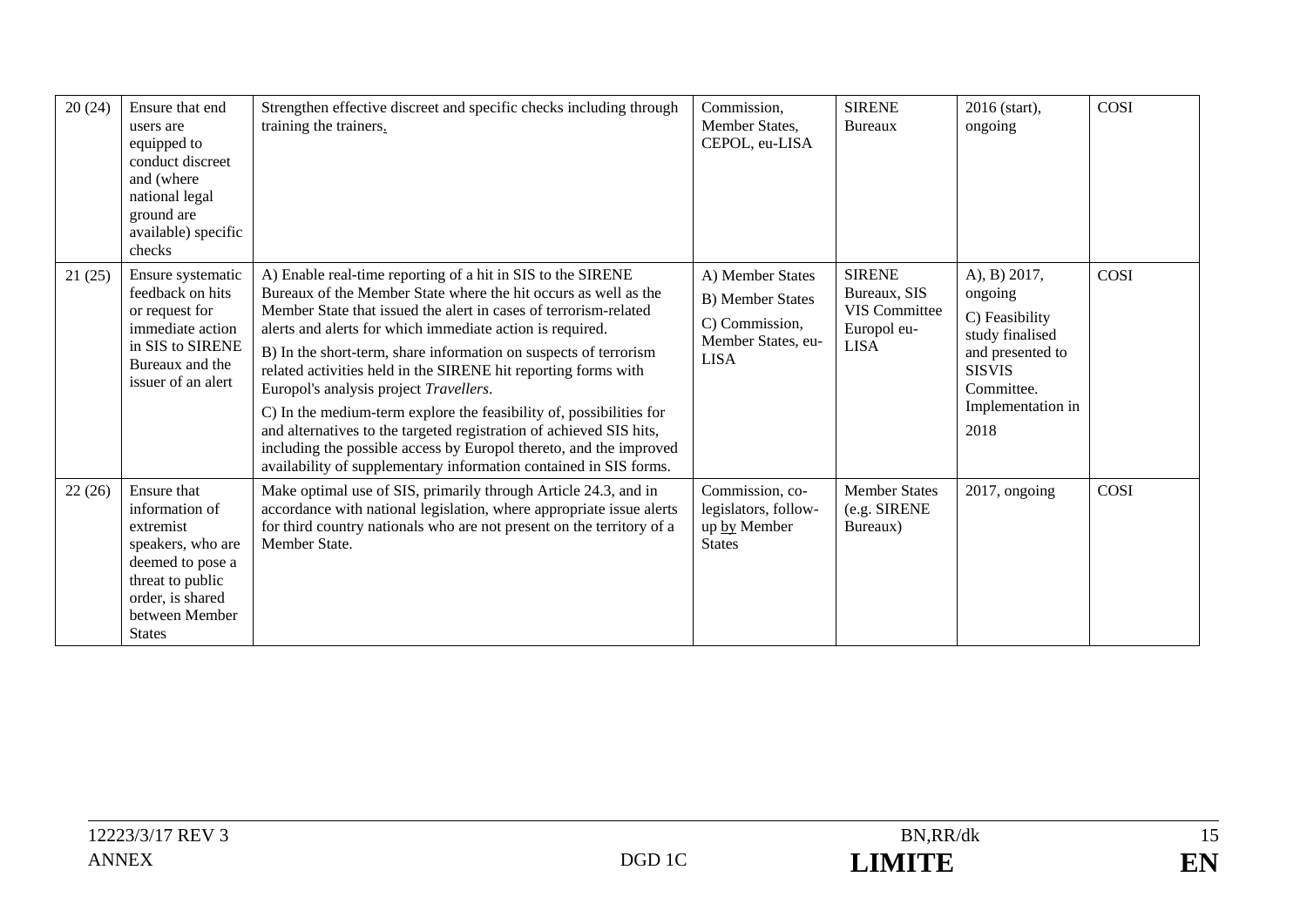## **Theme 2: Improving the use of other EU and of international instruments**

| No.<br>(No. of<br>initial<br>action) | <b>Objective</b>                                                                                                                                                        | <b>Action</b>                                                                                                                                                                                                                                                                        | <b>Primary</b><br><b>Responsible</b><br><b>Party/Parties</b> | <b>Stakeholders</b>                 | <b>Timetable</b>                                                                 | <b>Monitoring</b> |
|--------------------------------------|-------------------------------------------------------------------------------------------------------------------------------------------------------------------------|--------------------------------------------------------------------------------------------------------------------------------------------------------------------------------------------------------------------------------------------------------------------------------------|--------------------------------------------------------------|-------------------------------------|----------------------------------------------------------------------------------|-------------------|
| 23(30)                               | Ensure that<br>information on<br>FTF is<br>consistently and<br>systematically<br>uploaded to<br>European systems<br>and platforms and<br>synchronised<br>where possible | Implement a consistent three-tier information sharing approach<br>regarding FTF by making optimal and consistent use of SIS and<br>Europol data that Europol processes for cross-checking (including<br>possible watch-lists) and for analysis in the relevant Analysis<br>projects. | Member States,<br>Europol                                    | <b>SIRENE</b><br>Bureaux<br>eu-LISA | $2017$ , ongoing                                                                 | COSI              |
| 24(31)                               | Increase the use<br>of the existing<br>secure channels<br>for exchange of<br>information<br>regarding<br>terrorism and<br>terrorism related<br>activity                 | A) Make better use of SIENA as a secure channel for the exchange<br>of law enforcement information regarding terrorism and terrorism<br>related activity.<br>B) Consider introducing a 24/7 regime of work in order to improve<br>the effectiveness of channels.                     | A) Member States,<br>Europol<br><b>B)</b> Member States      | TWP                                 | A) Ongoing<br>B) 2017<br>$(discussion) -$<br>onward (national<br>implementation) | COSI              |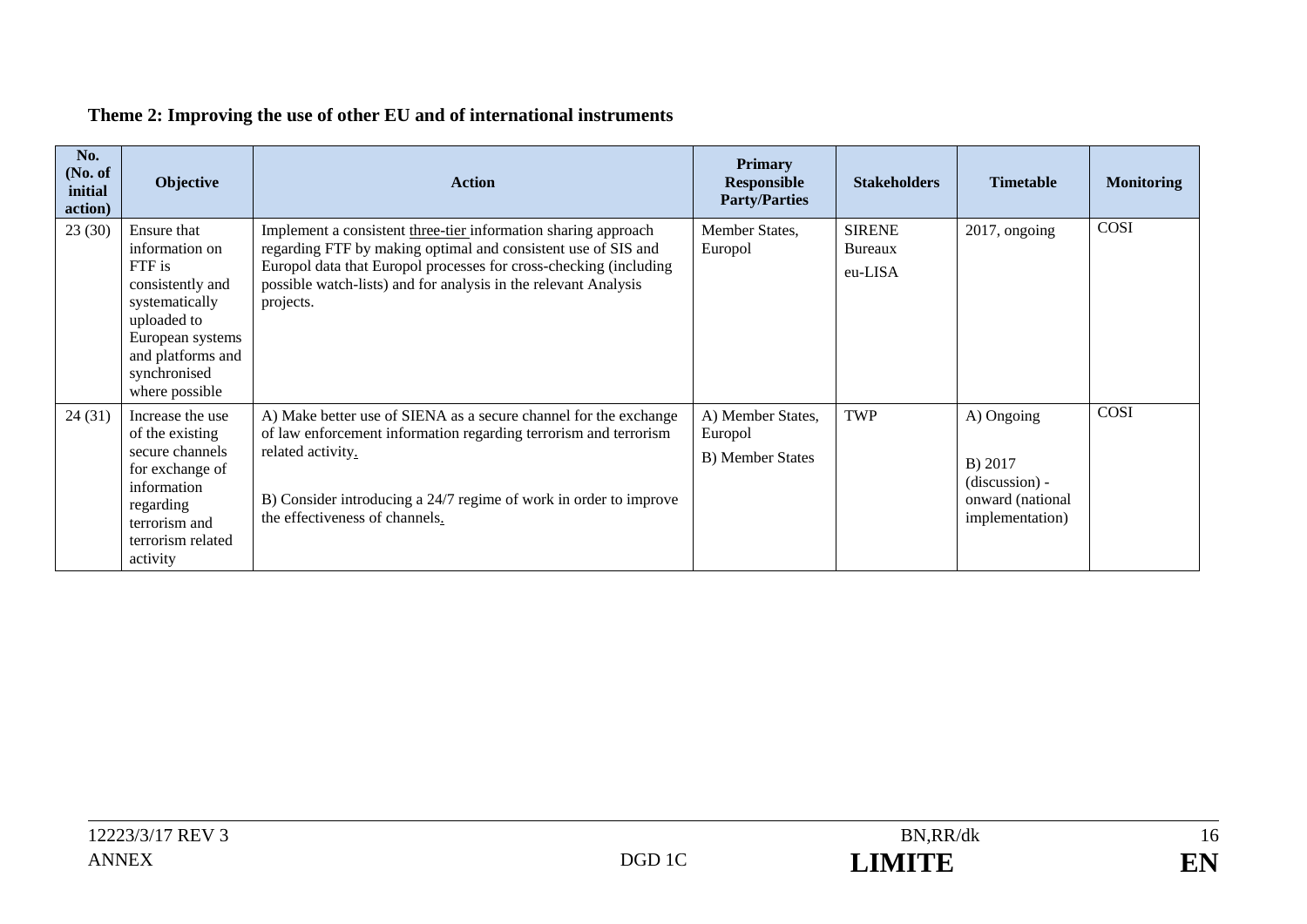| 25(32) | Ensure that<br><b>Member States</b><br>are informed on<br>all prosecutions<br>and convictions<br>on terrorist<br>offences in the<br>EU | Transmit to Eurojust information on all prosecutions and<br>convictions on terrorist offences.     | Member States,<br>Eurojust                     | TWP      | Ongoing       | COSI |
|--------|----------------------------------------------------------------------------------------------------------------------------------------|----------------------------------------------------------------------------------------------------|------------------------------------------------|----------|---------------|------|
| 26(28) | Allow checks<br>against travel<br>documents that<br>have not yet been<br>declared stolen,<br>lost or invalidated                       | Insert documents associated to alerts on persons into the Interpol<br>TDAWN when deemed necessary. | Member States,<br>third countries,<br>Interpol | eu-LISA  | Ongoing       | COSI |
| 27(29) | Full connectivity<br>to SLTD at<br>external border<br>crossings                                                                        | Make the SLTD nationally available for automated and systematic<br>checks.                         | <b>Member States</b>                           | Interpol | 2017, ongoing | COSI |

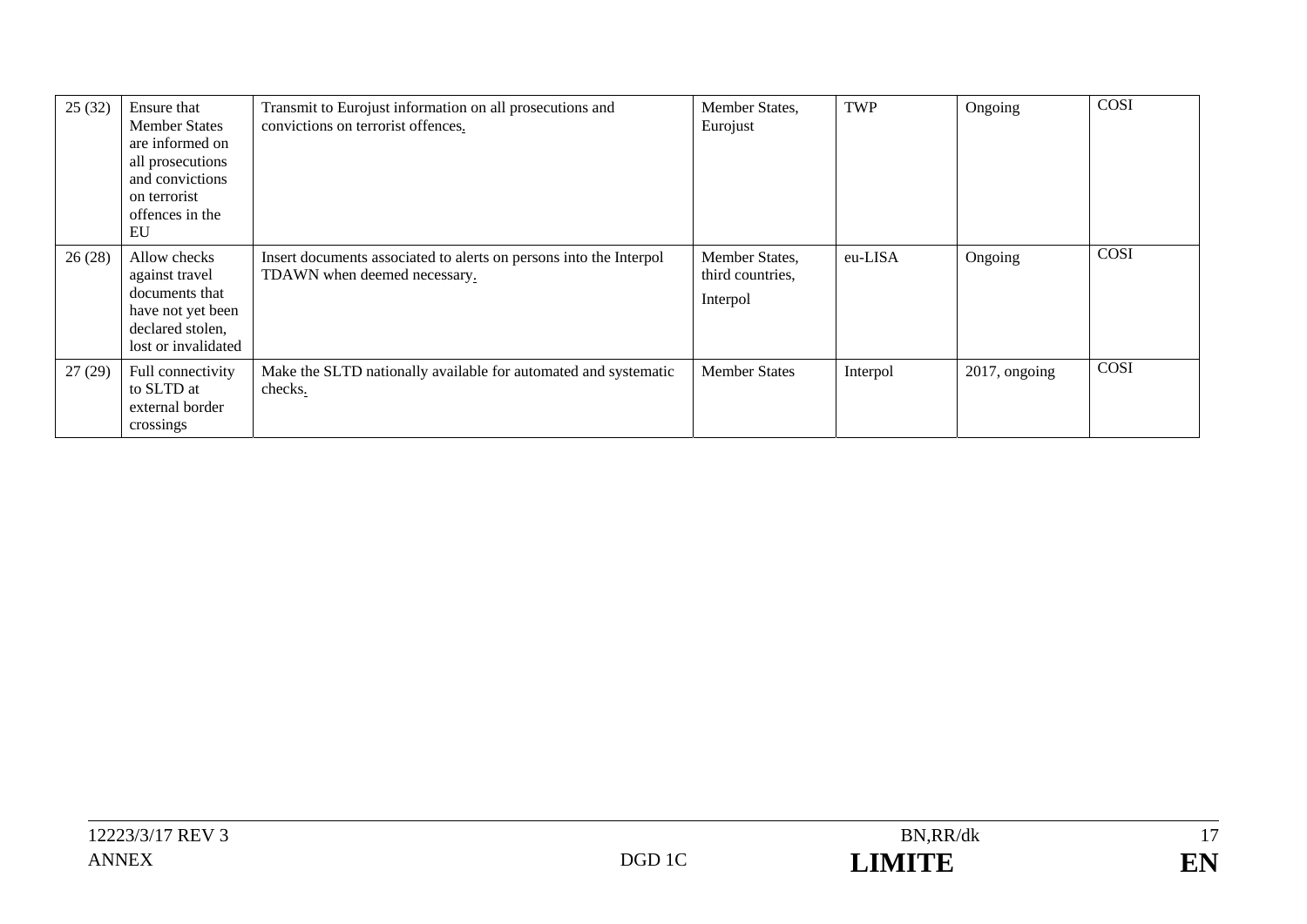## **Theme 3: Develop and share expertise**

| No.<br>(No. of<br>initial<br>action) | Objective                                                                                                                                                                                | <b>Action</b>                                                                                                                                                                                                                                                               | Primary<br><b>Responsible</b><br><b>Party/Parties</b> | <b>Stakeholders</b>                      | <b>Timetable</b> | <b>Monitoring</b> |
|--------------------------------------|------------------------------------------------------------------------------------------------------------------------------------------------------------------------------------------|-----------------------------------------------------------------------------------------------------------------------------------------------------------------------------------------------------------------------------------------------------------------------------|-------------------------------------------------------|------------------------------------------|------------------|-------------------|
| 28(35)                               | Ensure that<br>national good<br>practices<br>regarding<br>cooperation with<br>third countries on<br>counterterrorism<br>are shared<br>between Member<br><b>States</b>                    | Share good practices on cooperation with third partners in relation<br>to counterterrorism among Member States and third country<br>partners.                                                                                                                               | Member States,<br><b>TWP</b>                          | Commission                               | 2017             | <b>COSI</b>       |
| 29(36)                               | Ensure common<br>understanding<br>between end<br>users, regarding<br>the detection of<br>travel movements<br>of persons<br>involved in<br>terrorism and<br>terrorism related<br>activity | Create joint and multidisciplinary training for CT, border and law<br>enforcement experts in cooperation with existing expert groups<br>such as SIS/SIRENE, regarding the detection of travel movements<br>of persons involved in terrorism and terrorism related activity. | Member States,<br>CEPOL, Frontex                      | SIS/SIRENE,<br>TWP, SIS VIS<br>Committee | 2017             | COSI              |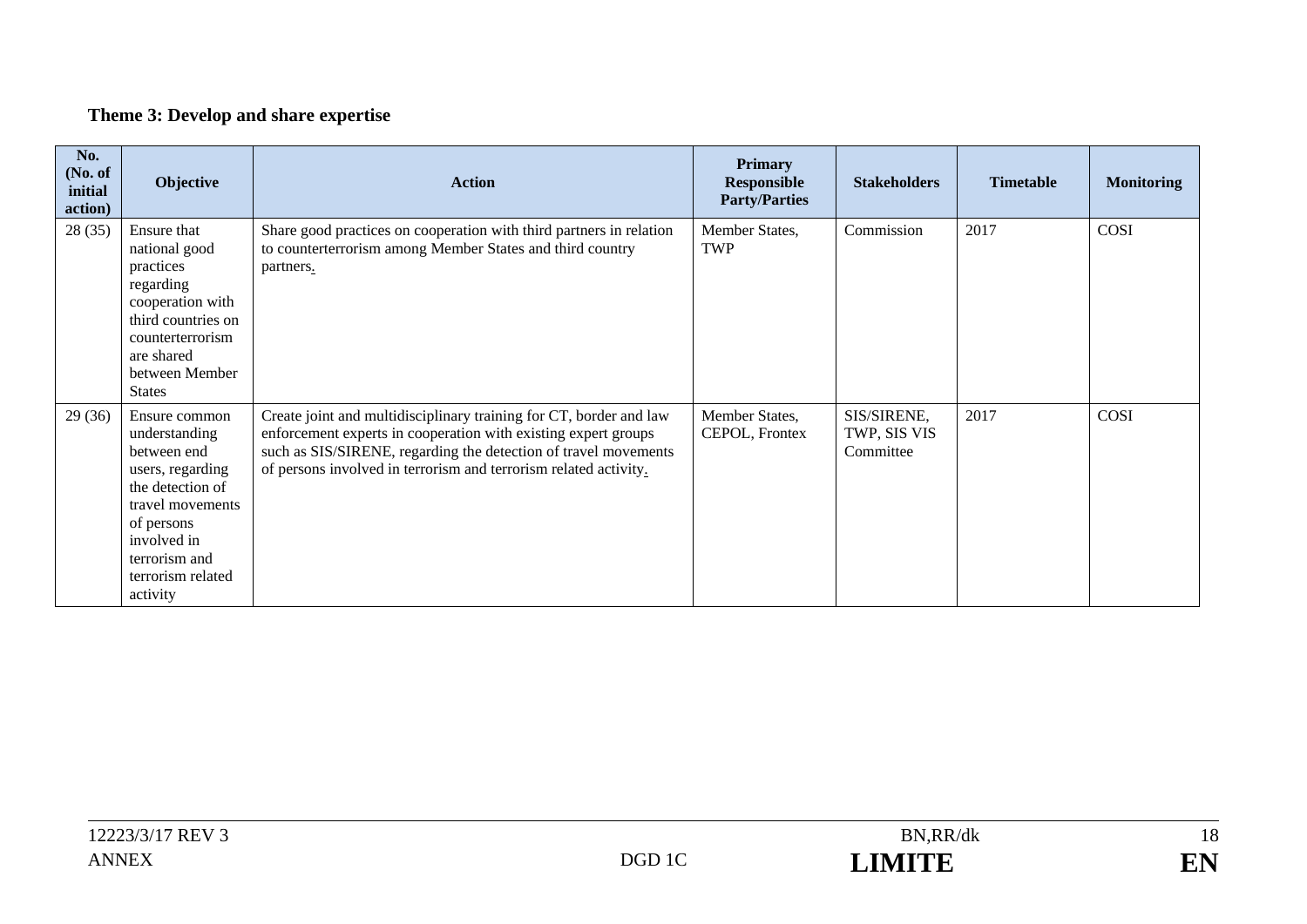## **Theme 4: Implementation of the EU PNR Directive**

| No.<br>(No. of<br>initial<br>action) | Objective                                                                                        | <b>Action</b>                                                                                                                  | <b>Primary</b><br>Responsible<br><b>Party/Parties</b>                 | <b>Stakeholders</b>                                           | <b>Timetable</b>                                           | <b>Monitoring</b> |
|--------------------------------------|--------------------------------------------------------------------------------------------------|--------------------------------------------------------------------------------------------------------------------------------|-----------------------------------------------------------------------|---------------------------------------------------------------|------------------------------------------------------------|-------------------|
| 30 (37,<br>38)                       | Ensure<br>compatible<br>implementation of<br>the PNR-directive<br>in the Member<br><b>States</b> | A) Continue the activities of the PNR informal working groups.<br>B) Provide technical assistance in the construction of PIUs. | A) Presidency,<br>Commission, Chair<br>of IWG PNR<br>B) Member States | PIUs in<br>Member States,<br>DAPIX.<br>Europol,<br>Commission | A) 2018<br>B) Ongoing,<br>implementation<br>by 25 May 2018 | <b>DAPIX</b>      |
| 31(40)                               | Ensure access of<br>Europol to PNR<br>data                                                       | Define the technical conditions for access to PNR data by<br>Europol.                                                          | Member States.<br>Europol                                             | Commission,<br><b>DAPIX</b>                                   | 2018                                                       | <b>DAPIX</b>      |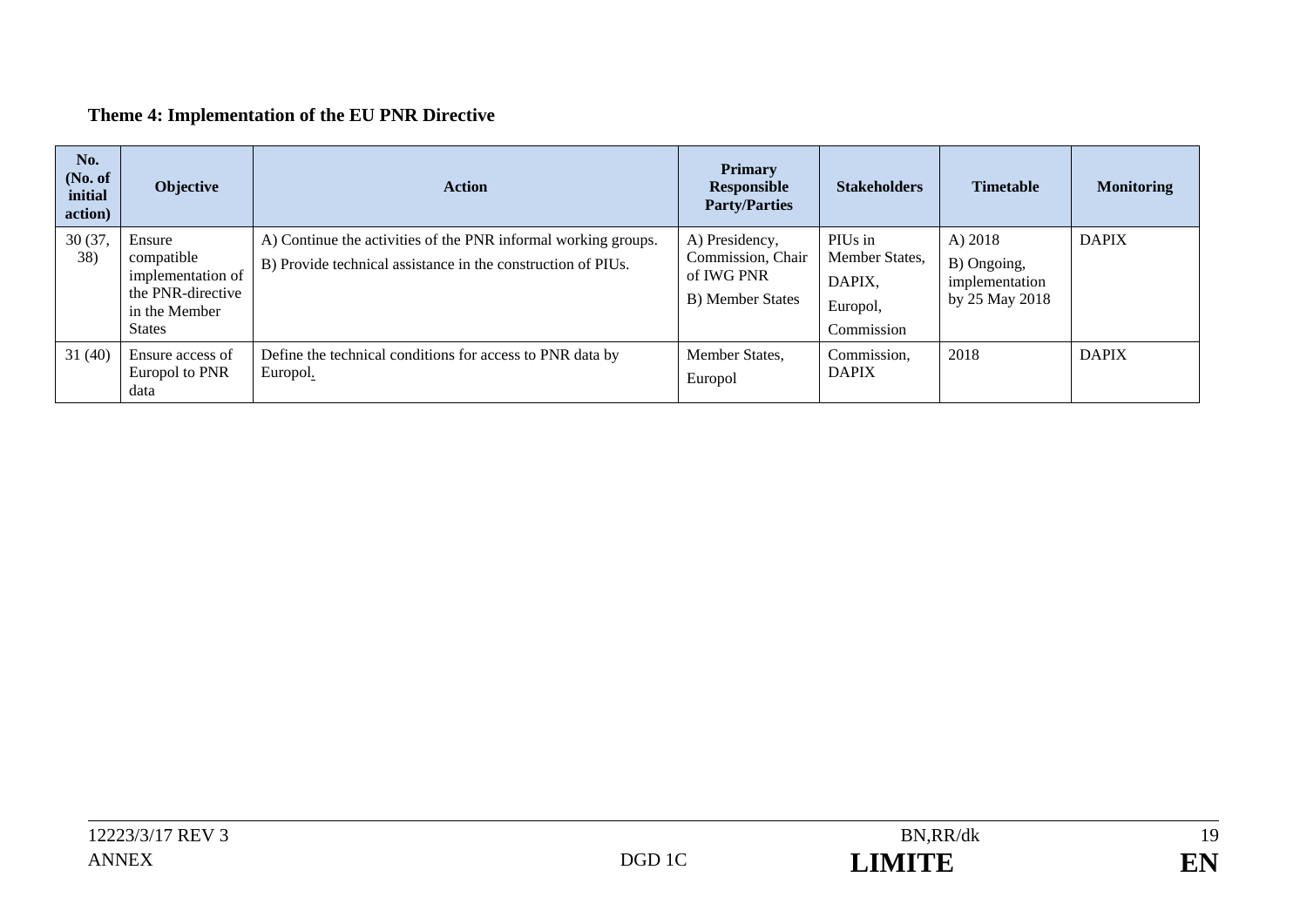#### **CHAPTER 4: BORDER MANAGEMENT AND MIGRATION**

### **Theme 1: Closing information gap – updating and creating systems**

| No.<br>(No. of<br>initial<br>action) | Objective                                                                                                                                                                                              | <b>Action</b>                                                                                                                                                                                                                                                                                                                                                                                                                                                | <b>Primary</b><br><b>Responsible</b><br><b>Party/Parties</b> | <b>Stakeholders</b>                                        | <b>Timetable</b>                                                                                                   | <b>Monitoring</b><br>mechanism |
|--------------------------------------|--------------------------------------------------------------------------------------------------------------------------------------------------------------------------------------------------------|--------------------------------------------------------------------------------------------------------------------------------------------------------------------------------------------------------------------------------------------------------------------------------------------------------------------------------------------------------------------------------------------------------------------------------------------------------------|--------------------------------------------------------------|------------------------------------------------------------|--------------------------------------------------------------------------------------------------------------------|--------------------------------|
| 32(42)                               | Register entry and<br>exit at the EU<br>external borders<br>of third country<br>nationals<br>(including)<br>contributing to<br>return) admitted<br>for a short stay as<br>well as refusals of<br>entry | A) Adopt the necessary implementing acts related to the new<br>Entry/Exit System.<br>B) Prioritise preparations for the development and implementation<br>of the Exit/Entry System.                                                                                                                                                                                                                                                                          | A) Commission<br>B) eu-LISA                                  | Member States,<br>eu-LISA                                  | A) Q2 2018<br>B) Ongoing                                                                                           | SCIFA/<br>COSI/WP<br>Frontiers |
| 33(41)                               | Register entry and<br>exit at the EU<br>external borders<br>of persons<br>enjoying free<br>movement and<br>other TCNs who<br>are not included<br>in the scope of<br><b>EES</b>                         | Explore as soon as possible, after discussions among the relevant<br>stakeholders about the possible need for the systematic recording of<br>border crossings of all EU citizens, the proportionality and<br>feasibility of such systematic recording, for example, in a dedicated<br>database, including other TCNs who are not included in the scope<br>of EES (long stay visas, residence permits, residence cards and<br>local border crossing permits). | Commission                                                   | Commission,<br>Member States,<br>eu-LISA, EDPS,<br>Frontex | IQ 01 2018<br>(Initial part of<br>feasibility study<br>(high level<br>analysis) finalised<br>in September<br>2017) | SCIFA/<br>COSI/WG<br>Frontiers |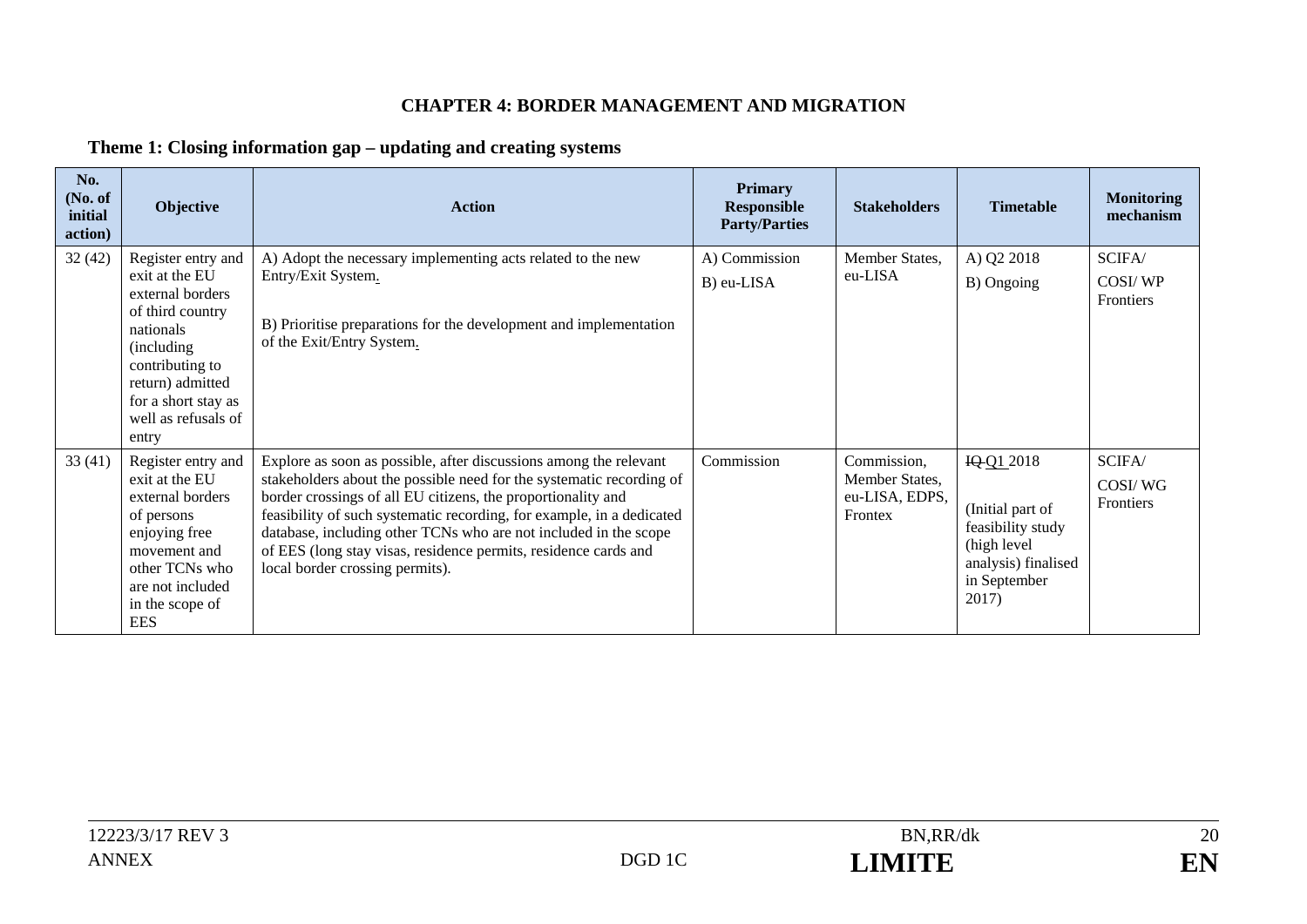| 34(43) | Close the<br>information gap<br>on visa-free<br>travellers                                                   | A) Complete negotiations on European Travel Information and<br>Authorisation System (ETIAS).<br>B) Ensure rapid implementation of the ETIAS system.                                                                                                                                                                                                                              | A) Co-legislators<br>B) Commission<br>together with eu-<br>LISA, Europol and,<br>Frontex and<br><b>Member States</b> | Commission,<br>Member States,<br>eu-LISA, EDPS,<br>Frontex,<br>Europol | A) December<br>2017<br>B)2018-2020 | <b>SCIFA/WG</b><br>Frontiers   |
|--------|--------------------------------------------------------------------------------------------------------------|----------------------------------------------------------------------------------------------------------------------------------------------------------------------------------------------------------------------------------------------------------------------------------------------------------------------------------------------------------------------------------|----------------------------------------------------------------------------------------------------------------------|------------------------------------------------------------------------|------------------------------------|--------------------------------|
| 35(50) | Address the<br>existing<br>information gap<br>on the (travel)<br>documents of<br>third-country<br>nationals. | A) Undertake a feasibility study as a matter of priority for the<br>establishment of a central EU repository containing information on<br>long-stay visas, residence cards and residence permits, consider<br>whether it is appropriate to include local border traffic permits in<br>such a repository.<br>B) Present a legislative proposal based on the outcome of the study. | A) Commission<br>B) Commission                                                                                       | Member States,<br>eu-LISA,<br>Frontex<br>Co-legislators                | A) Q3 2017<br><b>B</b> ) June 2018 | SCIFA/<br>COSI/WG<br>Frontiers |

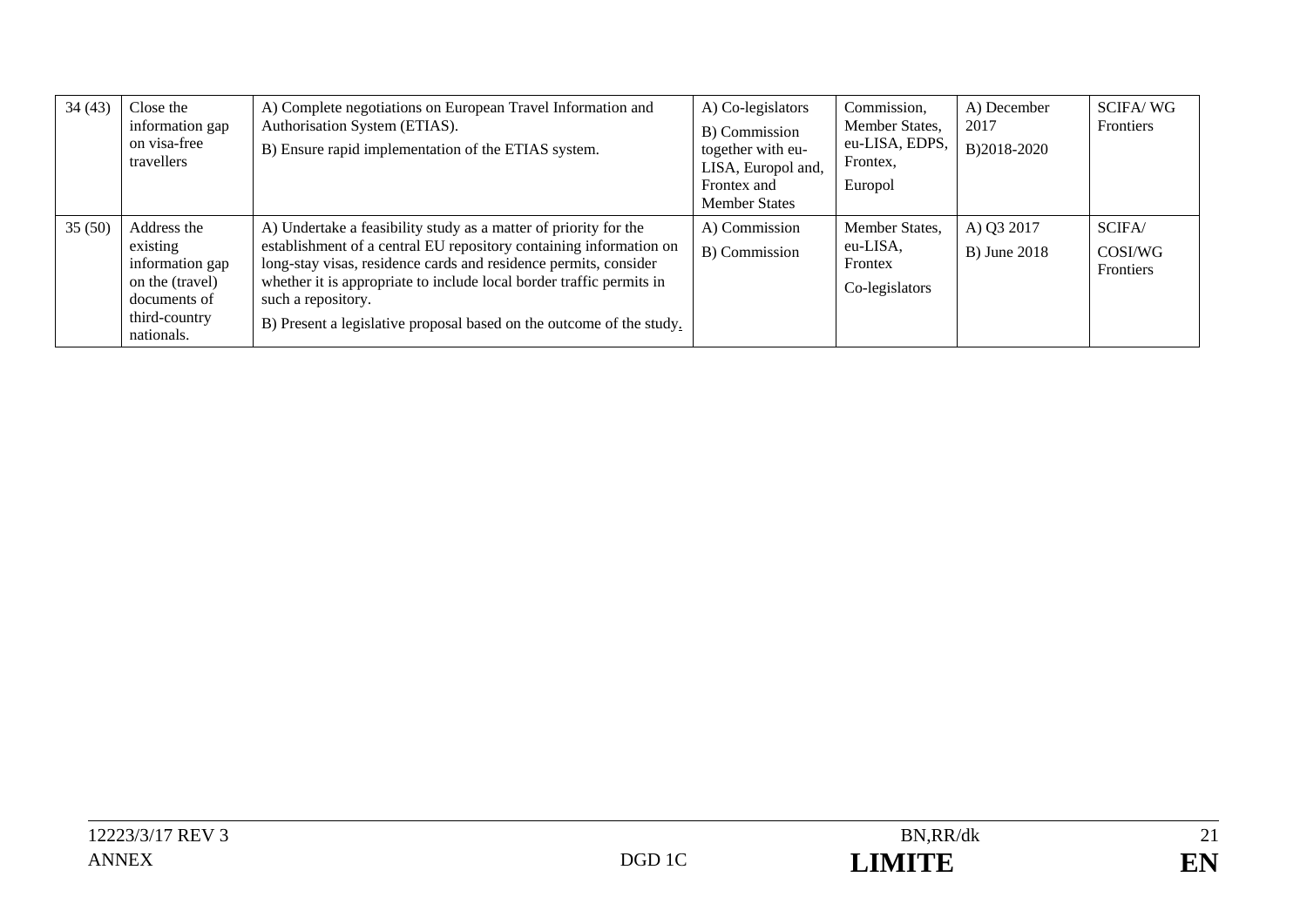### **Theme 2: Optimising cooperation and the use of available tools**

| <b>No.</b> (No.<br>of initial<br>action) | Objective                                                                                                                                                                                                          | <b>Action</b>                                                                                                                                                                                                                                                                                                                                                                                                                                                                                                                                                                                                                                                                                                                                                                                                                         | <b>Primary</b><br><b>Responsible</b><br><b>Party/Parties</b>        | <b>Stakeholders</b>                                                  | <b>Timetable</b>                                         | <b>Monitoring</b><br>mechanism              |
|------------------------------------------|--------------------------------------------------------------------------------------------------------------------------------------------------------------------------------------------------------------------|---------------------------------------------------------------------------------------------------------------------------------------------------------------------------------------------------------------------------------------------------------------------------------------------------------------------------------------------------------------------------------------------------------------------------------------------------------------------------------------------------------------------------------------------------------------------------------------------------------------------------------------------------------------------------------------------------------------------------------------------------------------------------------------------------------------------------------------|---------------------------------------------------------------------|----------------------------------------------------------------------|----------------------------------------------------------|---------------------------------------------|
| 36(46)                                   | Increase the use<br>of API data for<br>border<br>management and<br>strengthen the<br>information<br>position of<br>Member States on<br>border<br>management (and<br>combating<br>terrorism and<br>organised crime) | A) Establish systematic cross-checking of API data against the SIS<br>and Interpol SLTD database.<br>B) Assess the need to revise the legal basis of processing of API<br>data.<br>C) Undertake a feasibility study on a centralised mechanism for<br>API, including the need for a centralised router enabling the<br>interested Member States to have a one-stop-shop connectivity for<br>airlines and providing API data both to national and central systems<br>(EES/VIS, ETIAS).<br>D) Consider extending the feasibility study for the implementation<br>of a centralised API router and also analyse its use for PNR,<br>enabling the interested Member States to have a one-stop-shop<br>connectivity for airlines and providing PNR data to national<br>systems once Member States have implemented the EU PNR<br>Directive. | A) Member States<br>B) Commission<br>C) Commission<br>D) Commission | Commission,<br>eu-LISA,<br>Frontex and<br>other relevant<br>agencies | A) End 2017<br>B) 2Q 2018<br>$C$ ) 2Q 2018<br>D) 2Q 2018 | <b>COSI</b><br>SCIFA/<br><b>WG</b> Frontier |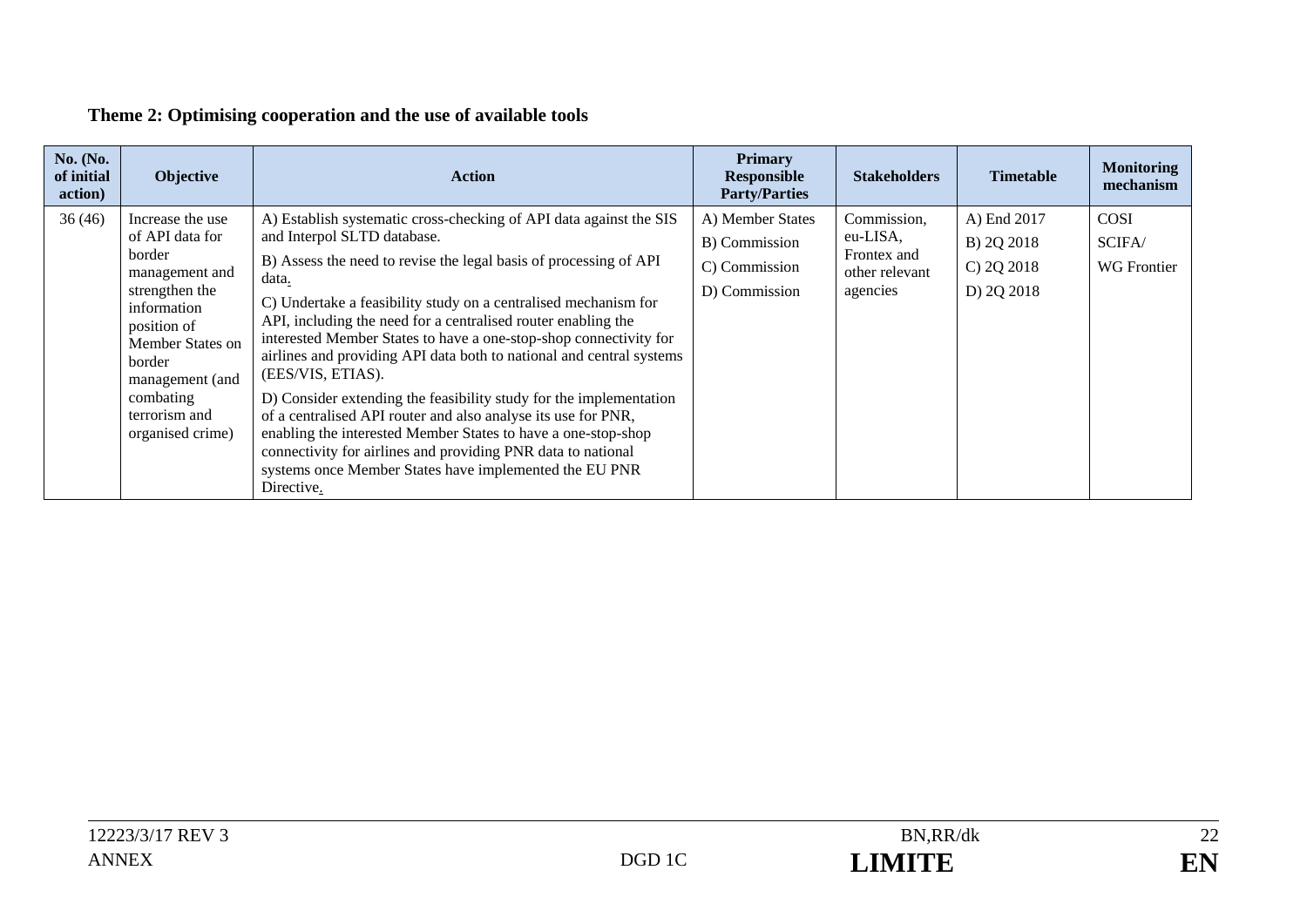| 37(48) | Enhance the<br>functionalities and<br>use of the VIS. | A) Redouble efforts to fully use the VIS, in particular at external<br>borders, in order to verify the identity of the visa holders and the<br>authenticity of the visa.<br>B) Examine further improvements of the VIS with a possible need<br>for amending the legal base, including a possibility for a of a<br>central EU repository containing information on long-stay visas,<br>residence cards and residence permits (see Action 35). | A) Member States<br>B) Commission | eu-LISA<br>Member States,<br>Europol | A) Ongoing<br>B) 2018 | SCIFA/WG<br><b>VISA</b> |
|--------|-------------------------------------------------------|----------------------------------------------------------------------------------------------------------------------------------------------------------------------------------------------------------------------------------------------------------------------------------------------------------------------------------------------------------------------------------------------------------------------------------------------|-----------------------------------|--------------------------------------|-----------------------|-------------------------|
| 38(49) | Revision of the<br>Eurodac<br>Regulation              | Conclude negotiations on the legal proposal on Eurodac, including<br>broadening access for law enforcement, asylum and migration<br>authorities to Eurodac.                                                                                                                                                                                                                                                                                  | Co-legislators                    | eu-LISA                              | End 2017              | SCIFA/<br>WG Asylum     |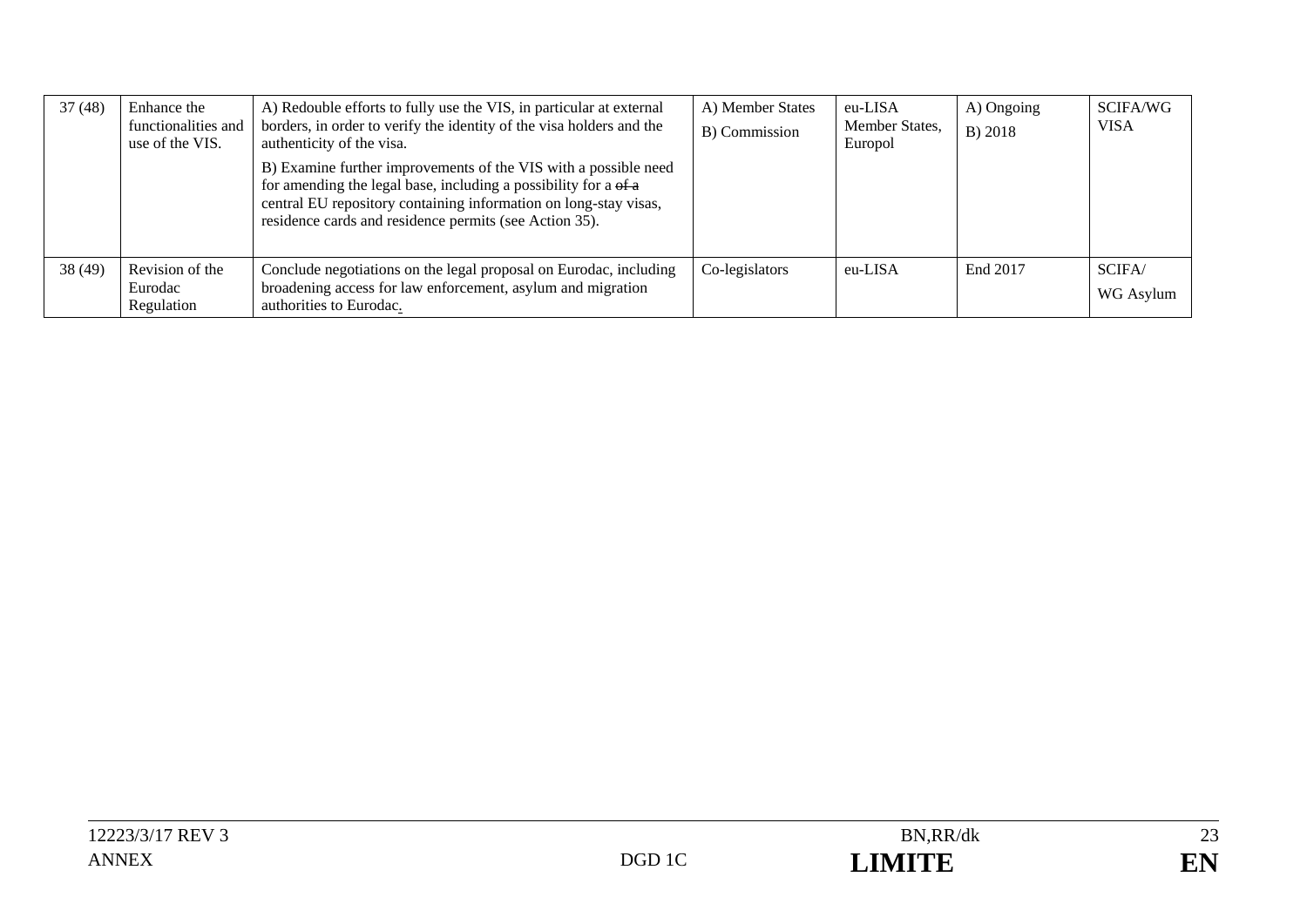## **Theme 3: Enhancing hotspots**

| <b>No.</b> (No.<br>of initial<br>action) | Objective                                                                                                                                  | <b>Action</b>                                                                                                                                                                                                                                                                                                                                                                                                                                                                       | <b>Primary</b><br><b>Responsible</b><br><b>Party/Parties</b>                                                                                           | <b>Stakeholders</b>                         | <b>Timetable</b> | <b>Monitoring</b><br>mechanism |
|------------------------------------------|--------------------------------------------------------------------------------------------------------------------------------------------|-------------------------------------------------------------------------------------------------------------------------------------------------------------------------------------------------------------------------------------------------------------------------------------------------------------------------------------------------------------------------------------------------------------------------------------------------------------------------------------|--------------------------------------------------------------------------------------------------------------------------------------------------------|---------------------------------------------|------------------|--------------------------------|
| 39(44)                                   | Enhance security<br>checks in hotspots<br>and in the course<br>of the relocation<br>process                                                | A) In order to improve both the timing and execution of each<br>security check, clearly define each step in the SOPs of the hotspot<br>and relocation workflow.<br>B) Provide access to the relevant databases SIS, EU VIS, Eurodac,<br>Interpol databases and Europol databases.<br>C) Ensure exchange of good quality fingerprints before relocation.<br>D) In case of a rejected relocation file because of security concerns,<br>share this information with all Member States. | A) Host MS (EL<br>and IT)<br>B) Host MS (EL<br>and IT) and EU<br>agencies<br>C) Host MS (EL<br>and IT) and EU<br>agencies<br>D) Host MS (EL<br>and IT) | Member States,<br>Commission<br>EU agencies | Immediate        | SCIFA/<br>COSI/WG<br>Asylum    |
| 40(45)                                   | Enhance<br>operational<br>cooperation of EU<br>Member States on<br>migrant<br>smuggling<br>through their<br>activities in the<br>hotspots. | Continue to make the necessary resources available.                                                                                                                                                                                                                                                                                                                                                                                                                                 | Frontex, Europol,<br>eu-LISA, EASO                                                                                                                     | <b>Member States</b>                        | Immediate        | SCIFA/<br><b>COSI</b>          |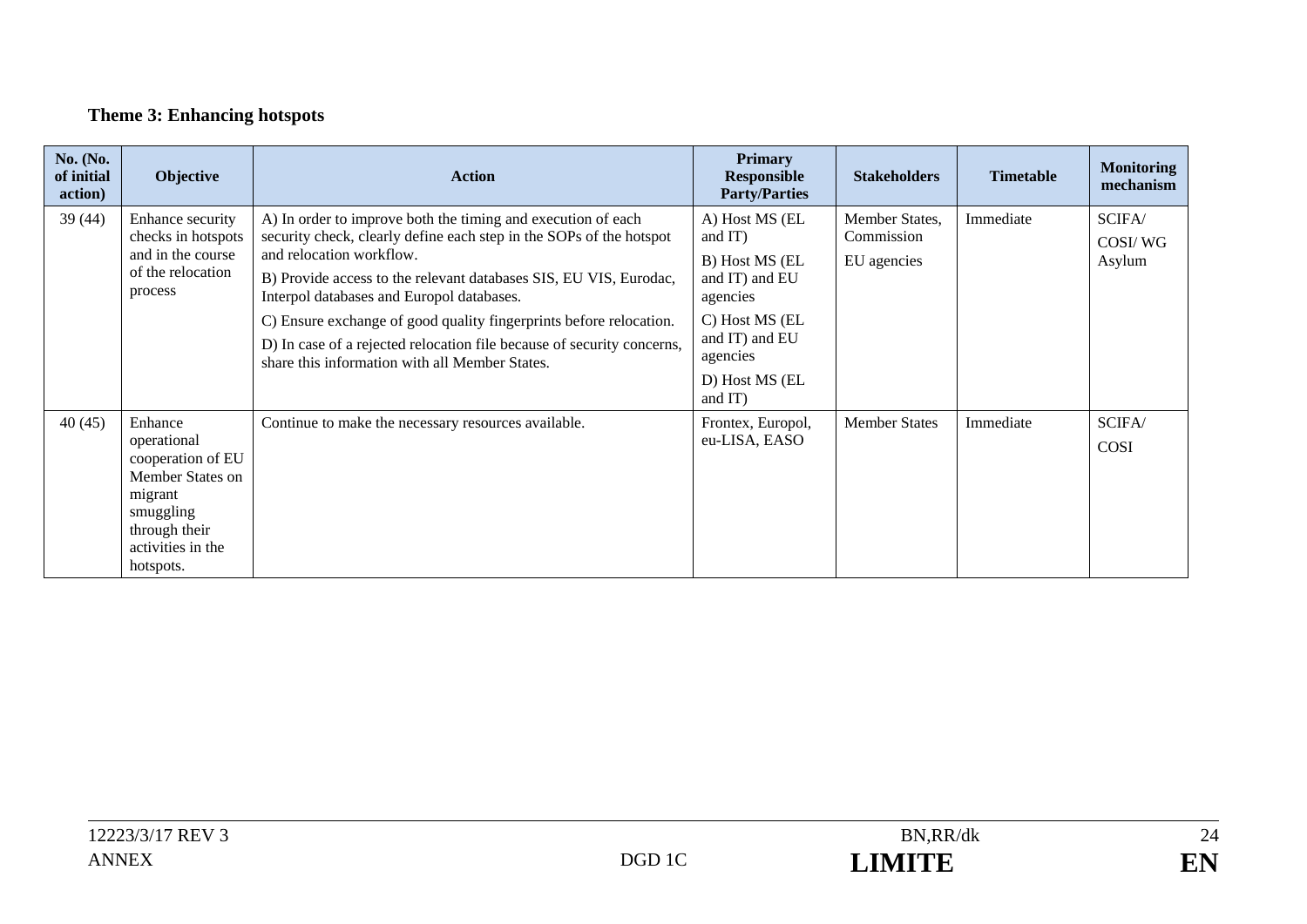| <b>No.</b> (No.<br>of initial<br>action) | <b>Objective</b>                                                                                                                                    | <b>Action</b>                                                                                                                                                                                                                                                                                                                                                                                                                                                                                                                                                                                                                                                                                                                                                      | <b>Primary</b><br><b>Responsible</b><br><b>Party/Parties</b>          | Stake-<br>holders                                       | Time-<br>table | <b>Monito-</b><br>ring<br>mecha-<br>nism | Implementation                                                                                                                                                                                                                                                                                                                                                                                                                                                            |
|------------------------------------------|-----------------------------------------------------------------------------------------------------------------------------------------------------|--------------------------------------------------------------------------------------------------------------------------------------------------------------------------------------------------------------------------------------------------------------------------------------------------------------------------------------------------------------------------------------------------------------------------------------------------------------------------------------------------------------------------------------------------------------------------------------------------------------------------------------------------------------------------------------------------------------------------------------------------------------------|-----------------------------------------------------------------------|---------------------------------------------------------|----------------|------------------------------------------|---------------------------------------------------------------------------------------------------------------------------------------------------------------------------------------------------------------------------------------------------------------------------------------------------------------------------------------------------------------------------------------------------------------------------------------------------------------------------|
| 41(1)                                    | Identify -<br>operational and<br>legal obstacles<br>in order to<br>improve the<br>availability of<br>information and<br>the subsequent<br>follow up | Undertake a gap and needs analysis among<br>Member States law enforcement authorities<br>and including public prosecution, EU JHA<br>agencies and customs authorities from a<br>legal, operational, behavioural and (IT)<br>system/technical point of view on the<br>availability of information in existing and<br>pursued EU information instruments to<br>identify redundancies and blind spots. This<br>analysis should include an in-depth<br>evaluation of the factual operational and<br>legal obstacles (including the way principles<br>are applied) and challenges in order to<br>improve the follow-up to information<br>exchange in law enforcement and criminal<br>justice systems and to look at possible<br>bridges with border management systems. | Commission<br>(High Level<br>Expert Group)<br>Member<br><b>States</b> | Europol<br>Eurojust<br>Frontex<br>eu-LISA<br><b>FRA</b> | May<br>2017    | COSI                                     | The High-Level Expert Group on Information<br>Systems and Interoperability (HLEG), in place<br>since 20 June 2016, aimed to identify and address<br>shortcomings and information and knowledge gaps,<br>caused by the complexity and fragmentation of<br>information systems at European level or for other<br>reasons. Its final report including the<br>recommendations on the way forward is set out in<br>8434/1/17 REV 1. The action can be considered<br>completed. |

#### **CHAPTER 5: COMPLETED ACTIONS**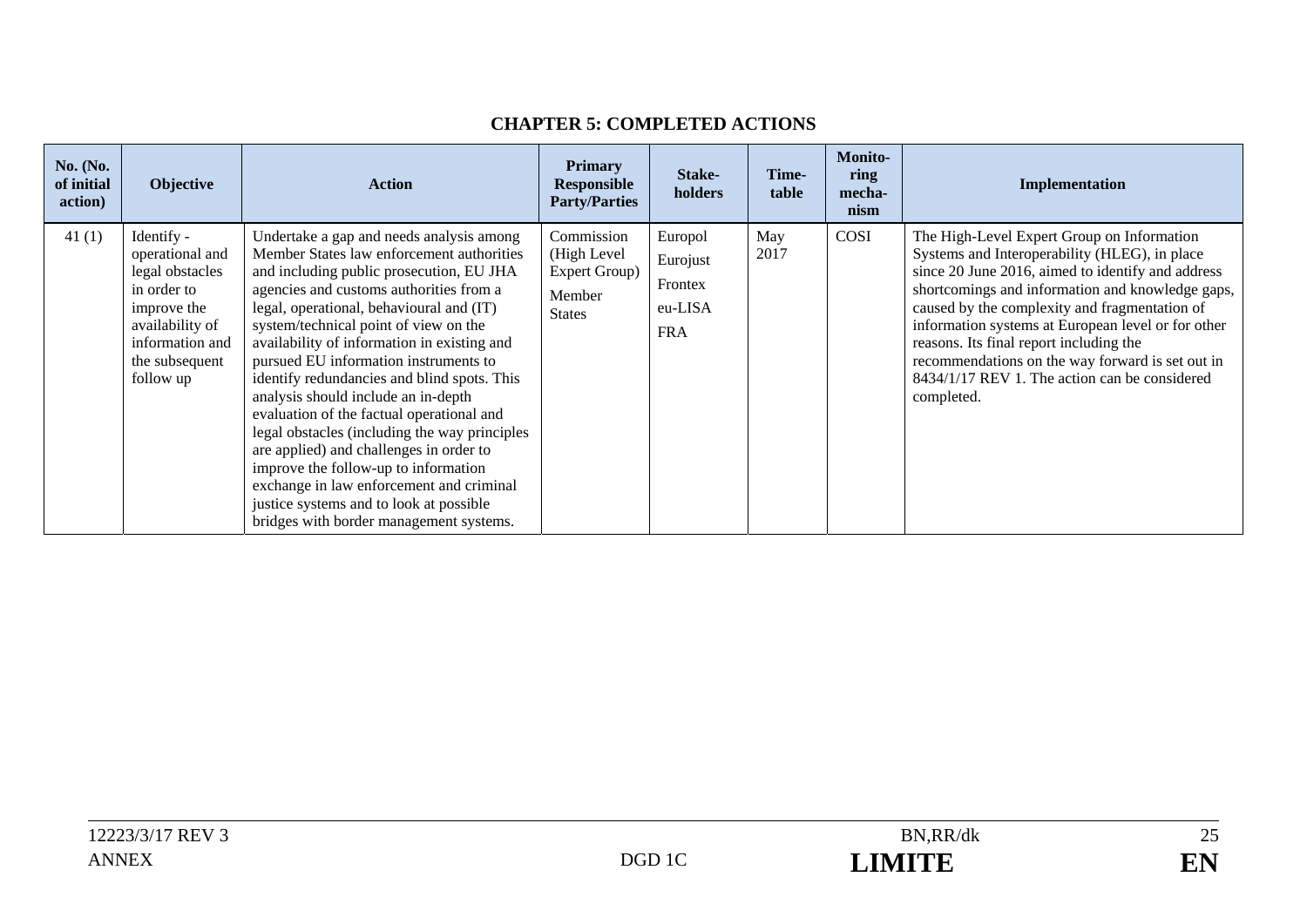| 42(4) | Pursue<br>interoperability<br>solutions,<br>creating but not<br>necessarily<br>ending with a<br>one-stop-shop<br>information<br>solutions at<br>national and<br>European level<br>through single<br>interface<br>solutions for<br><b>Member States</b><br>in view of<br>feeding and<br>searching<br>national,<br>European (e.g.<br>SIS) and<br>international<br>(e.g. Interpol) | B) Study the best practices in Member States<br>for providing real-time mobile access for<br>practitioners to certain information sources,<br>generation of location-aware signals and<br>alerts and capabilities to provide real-time<br>information, including live audio and video. | Member<br><b>States</b> | <b>ENLETS</b>           | B) June<br>2017 | <b>LEWP</b>  | Action (B): Following the invitation by the LEWP<br>at its meeting on 21 April 2017, ENLETS studied<br>best practices in relation to mobile solutions for<br>practitioners and presented them to the LEWP on<br>15 June 2017 (10127/17). The action can be<br>considered completed. |
|-------|---------------------------------------------------------------------------------------------------------------------------------------------------------------------------------------------------------------------------------------------------------------------------------------------------------------------------------------------------------------------------------|----------------------------------------------------------------------------------------------------------------------------------------------------------------------------------------------------------------------------------------------------------------------------------------|-------------------------|-------------------------|-----------------|--------------|-------------------------------------------------------------------------------------------------------------------------------------------------------------------------------------------------------------------------------------------------------------------------------------|
|       | information<br>systems                                                                                                                                                                                                                                                                                                                                                          |                                                                                                                                                                                                                                                                                        |                         |                         |                 |              |                                                                                                                                                                                                                                                                                     |
| 43(7) | Improve cross-<br>border law<br>enforcement<br>cooperation<br>between SPOCs<br>and information<br>exchange                                                                                                                                                                                                                                                                      | E) Consider the establishment of common<br>platform (Working Party within the Council<br>or Support group to DAPIX) in order to<br>carry out regular meetings between the<br>Heads of SPOC to discuss up-to-date<br>issues. <sup>11</sup>                                              | Member<br><b>States</b> | Member<br><b>States</b> | 2017            | <b>DAPIX</b> | The first meeting of the Heads of SPOC will be<br>held on 7-8 November 2017 in Tallinn. The action<br>can be considered completed.                                                                                                                                                  |

<sup>&</sup>lt;sup>11</sup> Current action 1 of IMS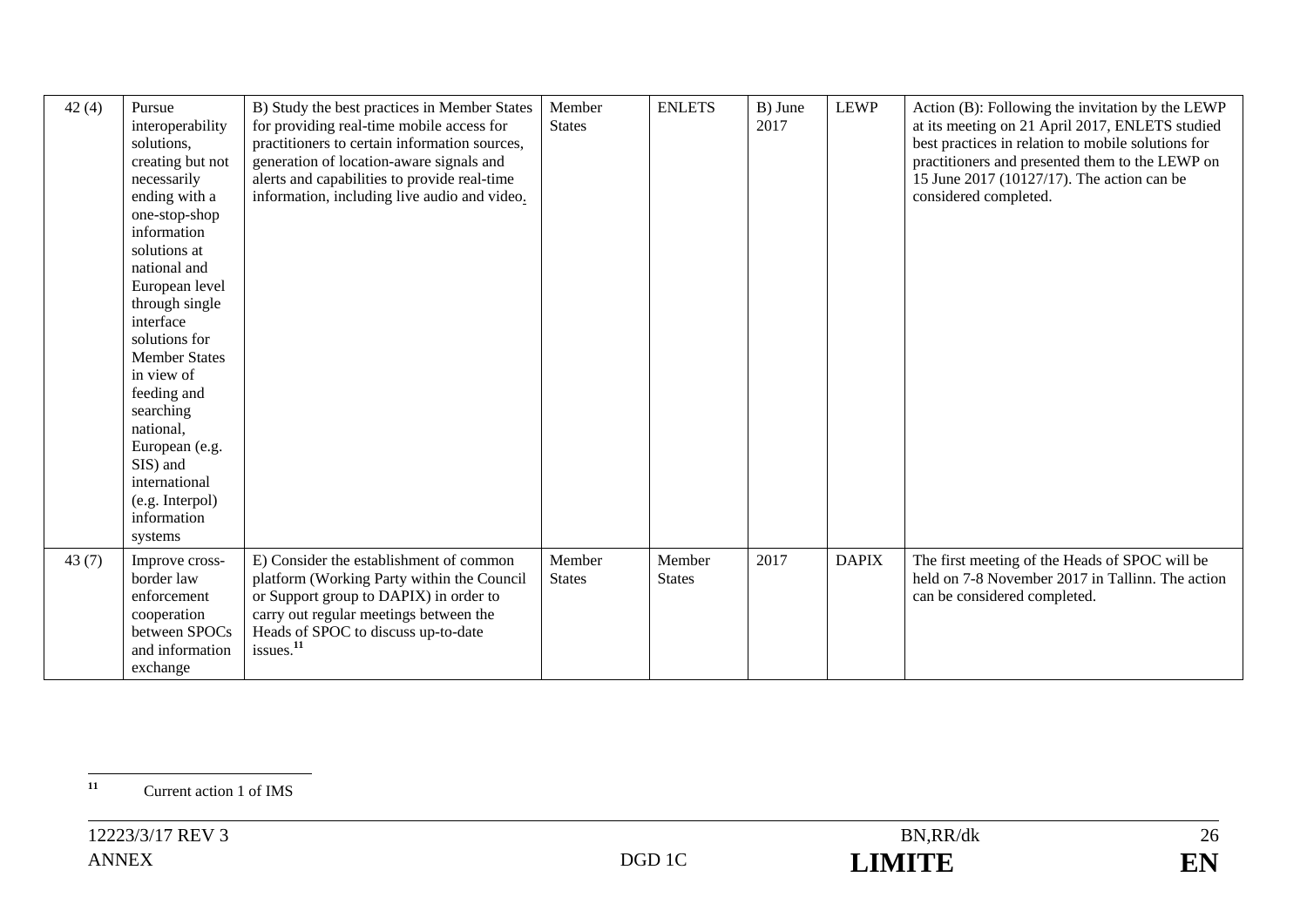| 44(17) | Create a joint<br>understanding<br>of when a<br>person should<br>be entered in the<br>SIS regarding<br>terrorism and<br>terrorism related<br>activity                                | Agree on indicative criteria for inserting<br>terrorism related SIS alerts.                                     | Member<br>States, TWP,<br><b>SIS VIS</b><br>Committee | <b>MS</b><br><b>(SIRENE</b><br>Bureau)<br>eu-LISA                   | May<br>2017      | COSI | The indicative criteria were agreed at the<br>SIS/SIRENE Working Party on 17/05/2017 on the<br>basis of 8806/17, and were inserted in the SIS Best<br>Practice Catalogue.                                                                                                                                                                                                                                                                                                                                                                                                                                                                                                                                                                              |
|--------|--------------------------------------------------------------------------------------------------------------------------------------------------------------------------------------|-----------------------------------------------------------------------------------------------------------------|-------------------------------------------------------|---------------------------------------------------------------------|------------------|------|--------------------------------------------------------------------------------------------------------------------------------------------------------------------------------------------------------------------------------------------------------------------------------------------------------------------------------------------------------------------------------------------------------------------------------------------------------------------------------------------------------------------------------------------------------------------------------------------------------------------------------------------------------------------------------------------------------------------------------------------------------|
| 45(19) | Ensure clear<br>indication to<br><b>SIRENE</b><br>Bureaux and<br>SIS end users<br>that an alert<br>concerns a<br>person involved<br>of terrorism or<br>terrorism related<br>activity | Use of marker 'terrorism related activity'<br>where applicable.                                                 | Member<br><b>States</b>                               | <b>SIS VIS</b><br>Committee,<br><b>SIRENE</b><br>Bureaux<br>eu-LISA | February<br>2017 | COSI | At the joint meeting of the TWP and the<br>SIS/SIRENE Working Party on 15/03/2017, based<br>on the work of G15, as set out in 13777/16,<br>endorsed by the Council at its meeting on<br>18 November 2016, and the agreement at the SIS-<br>VIS Committee on 9 February 2017,<br>Member States were invited to note the following<br>wording, intended for inclusion in the SIRENE<br>Manual:<br>"When issuing an alert concerning terrorism-<br>related activity under article 36.2 & 36.3 of the SIS<br>II Decision, this information shall be entered in the<br>field 'type offence' unless there are clear<br>operational reasons at national level for not<br>entering this information" (see 6698/17).<br>The action can be considered completed. |
| 46(22) | Create a joint<br>understanding<br>on immediate<br>reporting upon a<br>hit in the SIS                                                                                                | Commonly define when 'immediate<br>reporting' is required upon a hit as well as<br>what action should be taken. | TWP.<br><b>SIS/SIRENE</b><br><b>WG</b>                | <b>SIRENE</b><br>Bureaux<br>Commission,<br>eu-LISA                  | March<br>2017    | COSI | At the joint meeting of the TWP and the<br>SIS/SIRENE Working Party on 15/03/2017,<br>Member States were invited to use the 'immediate<br>alert' cautiously (see 6698/17). The action can be<br>considered completed.                                                                                                                                                                                                                                                                                                                                                                                                                                                                                                                                  |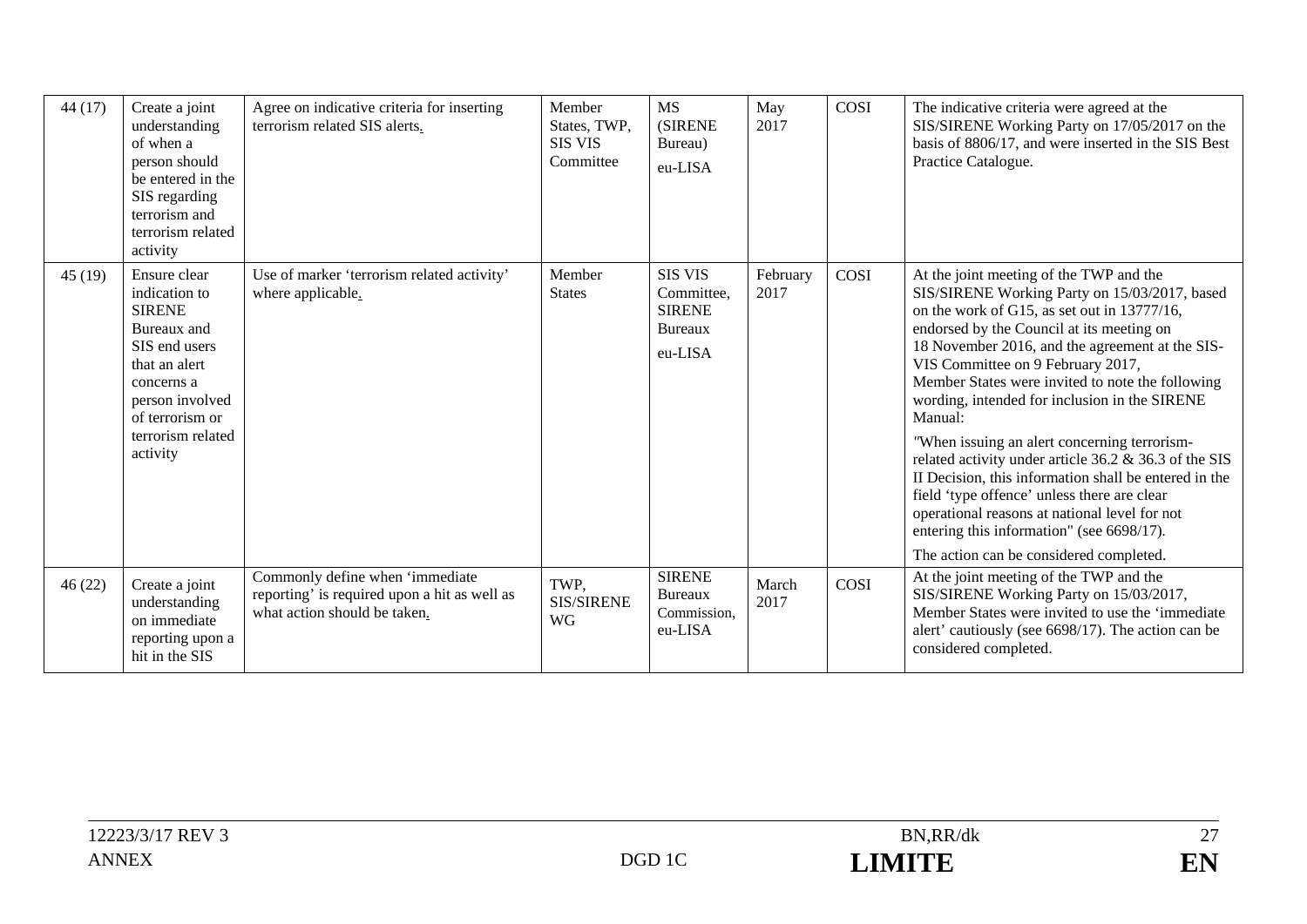| 47(27)  | Ensure that both<br>law enforcement<br>authorities and<br>security services<br>can quickly<br>enter alerts into<br>the SIS                                                                                          | Where necessary, change national practice to<br>ensure that both law enforcement authorities<br>and security services can insert alerts in the<br>SIS directly without interference of judicial<br>authorities.     | Member<br><b>States</b> | Member<br>States'<br><b>SIRENE</b><br><b>Bureaux</b><br>TWP,<br>SIS/<br><b>SIRENE</b> | March<br>2017    | COSI        | In the first Roadmap implementation report,<br>Member States specified how their national<br>practices were functioning. At the joint meeting of<br>the TWP and the SIS/SIRENE Working Party<br>on 15/03/2017, Member States were invited to<br>facilitate as much as possible the creation of SIS<br>alerts by their competent authorities and to reduce<br>as much as possible any remaining barriers (see<br>6698/17). The action can be considered completed. |
|---------|---------------------------------------------------------------------------------------------------------------------------------------------------------------------------------------------------------------------|---------------------------------------------------------------------------------------------------------------------------------------------------------------------------------------------------------------------|-------------------------|---------------------------------------------------------------------------------------|------------------|-------------|-------------------------------------------------------------------------------------------------------------------------------------------------------------------------------------------------------------------------------------------------------------------------------------------------------------------------------------------------------------------------------------------------------------------------------------------------------------------|
| 48 (33) | Ensure<br>connection of<br>Eurojust to the<br><b>Focal Point</b><br>Hydra at<br>Europol                                                                                                                             | Connect Eurojust to the Focal Point Hydra at<br>Europol.                                                                                                                                                            | Eurojust,<br>Europol    | Member<br><b>States</b>                                                               | <b>July 2016</b> | <b>COSI</b> | Action concluded in July 2016.                                                                                                                                                                                                                                                                                                                                                                                                                                    |
| 49 (34) | Nationally<br>connect<br>counterterrorism<br>experts and<br>other services<br>involved in the<br>detection of<br>travel<br>movements of<br>persons<br>involved in<br>terrorism and<br>terrorism related<br>activity | At national level $-$ if not existing $-$ , it is<br>advisable to create multidisciplinary<br>platforms on the detection of travel<br>movements of persons involved in terrorism<br>and terrorism related activity. | Member<br><b>States</b> |                                                                                       | $2016 -$<br>2017 | COSI        | In the first Roadmap implementation report,<br>24 Member States indicated that multidisciplinary<br>platforms were already in place, so the action can<br>be considered completed.                                                                                                                                                                                                                                                                                |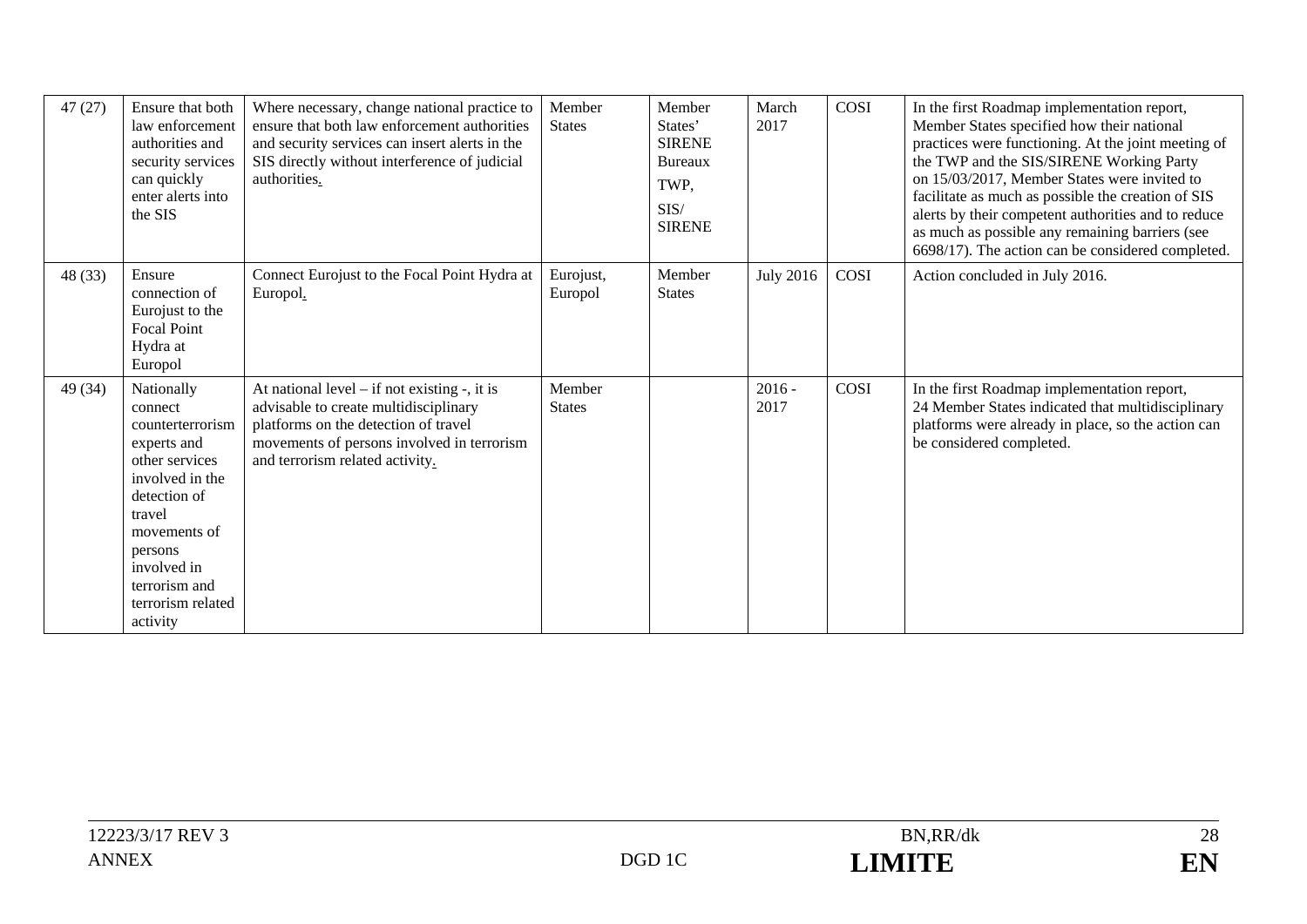| 50(39) | Agree on how<br>information is<br>shared between<br>PIUs and with<br>third countries<br>where possible | Study on technical features for information<br>sharing $12$ . | Member<br>States,<br>Commission,<br>Europol | <b>DAPIX</b> | 2018 | <b>DAPIX</b> | This Action was carried out in the context of IMS<br>action list as Action 3 on Passenger Name Record<br>Data Exchange Pilot (PNR DEP) and has been<br>concluded. The outcome is set out in the final<br>report 10879/17. |
|--------|--------------------------------------------------------------------------------------------------------|---------------------------------------------------------------|---------------------------------------------|--------------|------|--------------|---------------------------------------------------------------------------------------------------------------------------------------------------------------------------------------------------------------------------|
|        |                                                                                                        |                                                               |                                             |              |      |              |                                                                                                                                                                                                                           |

**<sup>12</sup>** Current action 3 of IMS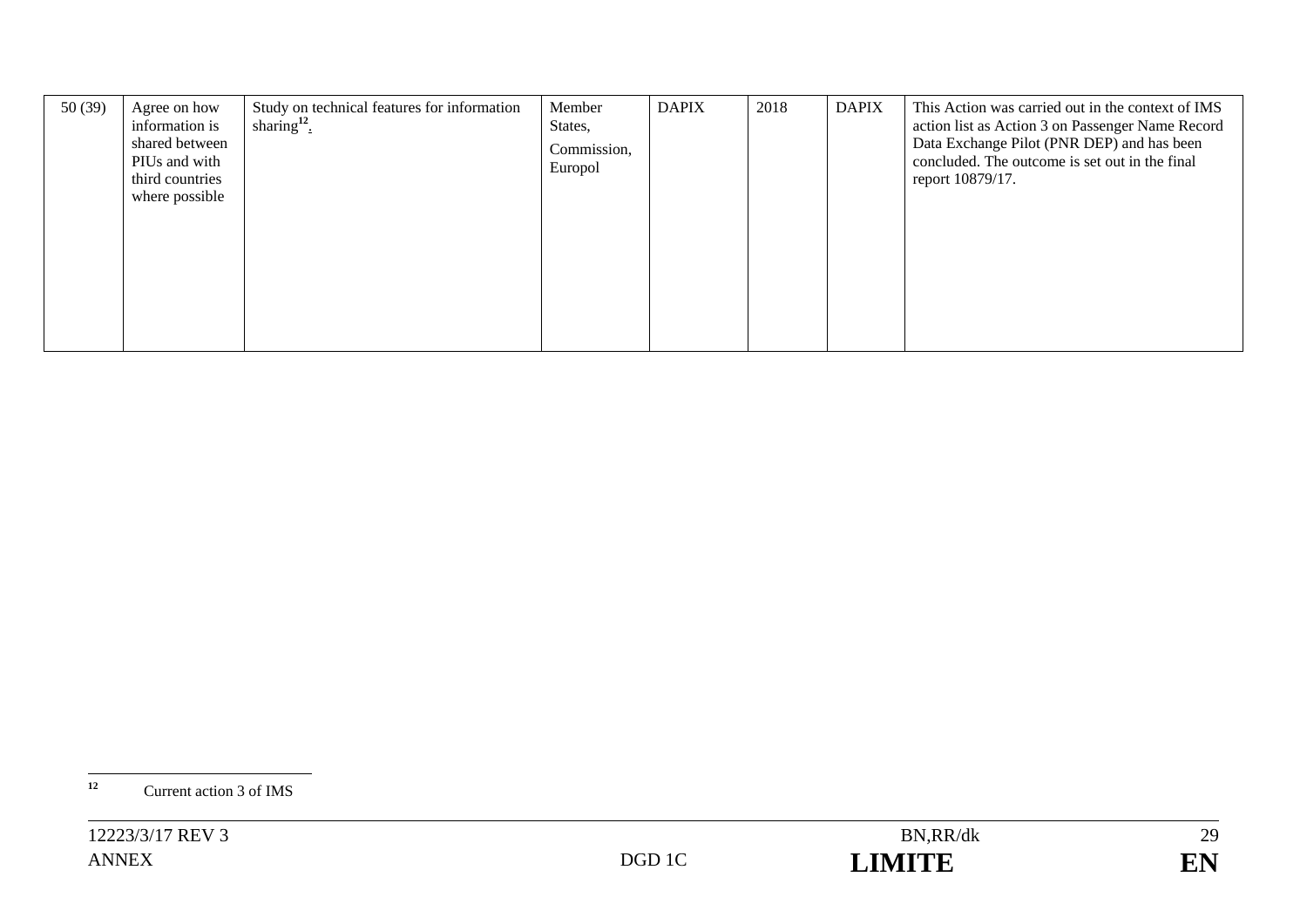# **Overview of Roadmap actions which correspond to actions of the current IMS**  Action List<sup>13</sup>

| <b>Roadmap Action and/or Sub-action</b>                                                                                                                                                                                                                                                                                                                                                                                                                                          | <b>IMS Action</b>                              |
|----------------------------------------------------------------------------------------------------------------------------------------------------------------------------------------------------------------------------------------------------------------------------------------------------------------------------------------------------------------------------------------------------------------------------------------------------------------------------------|------------------------------------------------|
| Action 7                                                                                                                                                                                                                                                                                                                                                                                                                                                                         | Action 1                                       |
| <b>B</b> ) Develop training and exchange programmes for<br>SPOC personnel.                                                                                                                                                                                                                                                                                                                                                                                                       | A.T.H.E.N.A. - SPOC training                   |
| Action 11                                                                                                                                                                                                                                                                                                                                                                                                                                                                        | Action 2                                       |
| Develop the Automation of Data Exchange Process<br>(ADEP) project.                                                                                                                                                                                                                                                                                                                                                                                                               | <b>ADEP</b>                                    |
|                                                                                                                                                                                                                                                                                                                                                                                                                                                                                  | (Automation of Data Exchange)<br>Process)      |
| Action 49 50                                                                                                                                                                                                                                                                                                                                                                                                                                                                     | Action 3                                       |
| Study on technical features for information sharing                                                                                                                                                                                                                                                                                                                                                                                                                              | <b>PNRDEP</b>                                  |
| between PIUs.                                                                                                                                                                                                                                                                                                                                                                                                                                                                    | (Passenger Name Record Data<br>Exchange Pilot) |
| Action $\frac{3B}{9}$ 4                                                                                                                                                                                                                                                                                                                                                                                                                                                          | Action 4                                       |
| $\Gamma$ ) Disseminate common data quality indicators and<br>standards with the help of joint manuals, best practices<br>and expertise among Member States. Develop relevant<br>training modules on data quality for staff responsible for<br>feeding the systems at national level.                                                                                                                                                                                             | <b>Enhance Information Quality</b>             |
| Action 2A                                                                                                                                                                                                                                                                                                                                                                                                                                                                        | Action 5                                       |
| A) Establish a Universal Messaging Format (UMF)<br>governance at EU level, enabling a structured decision-<br>making process and change management mechanism.<br>eu-LISA is to invest in the creation of 'translators'<br>between UMF and SIS/VIS and possibly Eurodac<br>(subject to outcome of Action 38) as well as to ensure<br>the compatibility of UMF with the future systems,<br>including with the Entry/Exit System (see Action 32)<br>and with ETIAS (see Action 34). | Universal Message Format (UMF 3)               |

 $13$ **<sup>13</sup>** 5307/4/17 REV 4